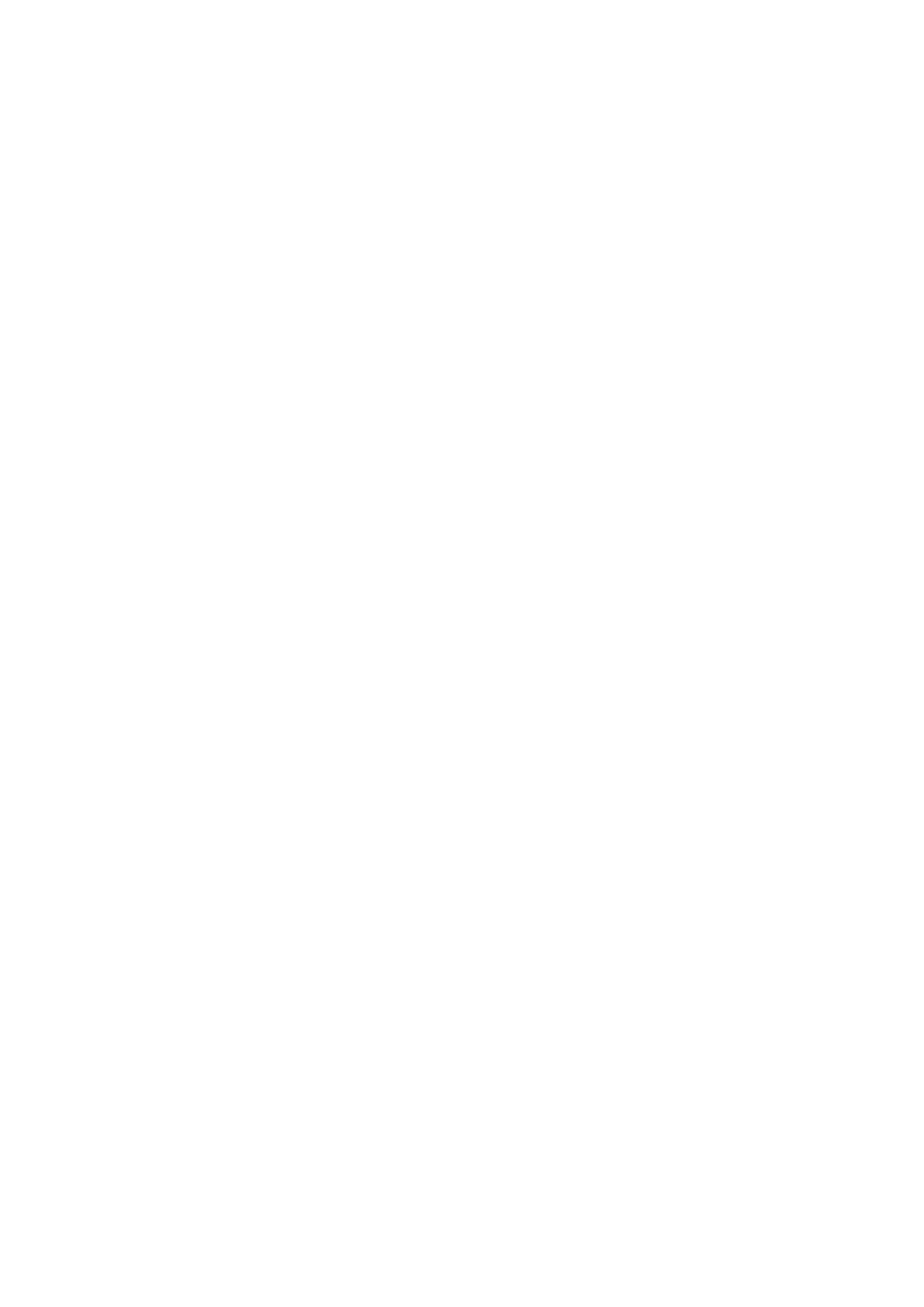#### **GEOMETRIC ASPECTS OF CULLEN-BALLOT SEQUENCES**

NORIYUKI SUWA*∗*)

Abstract. In this article, we study the divisibility problem for Lucas sequences of higher orders in the framework of group scheme theory, following the lead of works achieved by Ward and Ballot. In particuler, we treat Cullen-Ballot sequences, which Ballot defines as a generalization of the Cullen sequences.

## Introduction

The Cullen sequence  $(C_k)_{k\geq 0}$  is defined by  $C_k = k2^k + 1$ . It is easily verified that  $(C_k)_{k\geq 0}$  is a linear recurrence sequence with the characteristic polynomial (*t−*1)(*t−*2)<sup>2</sup> . Here is a remarkable divisibilty property of the Cullen sequence: for any odd prime *p*, we have congruence relations

$$
C_{p-2} \equiv 0 \mod p, \ C_{p-1} \equiv 0 \mod p, \ C_p \equiv 1 \mod p.
$$

This means that all the odd prime numbers are maximal divisors of the linear recurrence sequence  $(C_k)_{k>0}$  of third order in terms of Ward [12]. (We recall a definition in 2.8.)

Ballot deepened in [1] an argument on the divisivility problem for Lucas sequences in higher orders studied first by Ward [12], and then he generalized in [2] the Cullen sequence, invoking Laxton groups defined by Laxton [6] and clarifying the mechanism lying behind divisibility properties.

Recently the author reformulated Laxton groups in the framework of affine group scheme theory in [8], [9] and [10]. In this article we study the divisibility problem from a geometric viewpoint for Lucas sequences in higher orders, particularly for Cullen-Ballot sequences, translating several descriptions on linear recurrence sequences into the language of affine group schemes. The main result is given as follows:

Theorem(=Theorem 3.8) Let  $\alpha \in \mathbb{Z}$  and  $Q(t) = t^m - \beta_1 t^{m-1} - \cdots - \beta_{m-1} t - \beta_m \in \mathbb{Z}[t]$ , and put  $P(t) = (t - \alpha)^2 Q(t)$  and  $P(t) = (t - \alpha)Q(t)$ . Let D denote the discriminant of  $P_1(t)$ , and let *p be a prime with*  $(p, \alpha\beta_m D) = 1$ *. Then we have*  $\Theta \supset \text{Ker}[\pi : G_{(P)}(\mathbb{Z}/p\mathbb{Z}) \to G_{(P_1)}(\mathbb{Z}/p\mathbb{Z})]$  *in*  $G_{(P)}(\mathbb{Z}/p\mathbb{Z})$ .

(The affine group schemes  $G_{(P)}$  and  $G_{(P_1)}$  are defined in Definition 2.1. The subgroup  $\Theta$  of  $G_{(D)}(\mathbb{Z}/p\mathbb{Z})$  is defined in Notation 3.7.) This is a geometirc expression of main results in Ballot [2], that is to say, Theorem 8 and Theorem 18.

*<sup>∗</sup>*) Partially supported by Grant-in-Aid for Scientific Research No.19K03408

<sup>2005</sup> *Mathematics Subject Classification* Primary 13B05; Secondary 14L15, 12G05.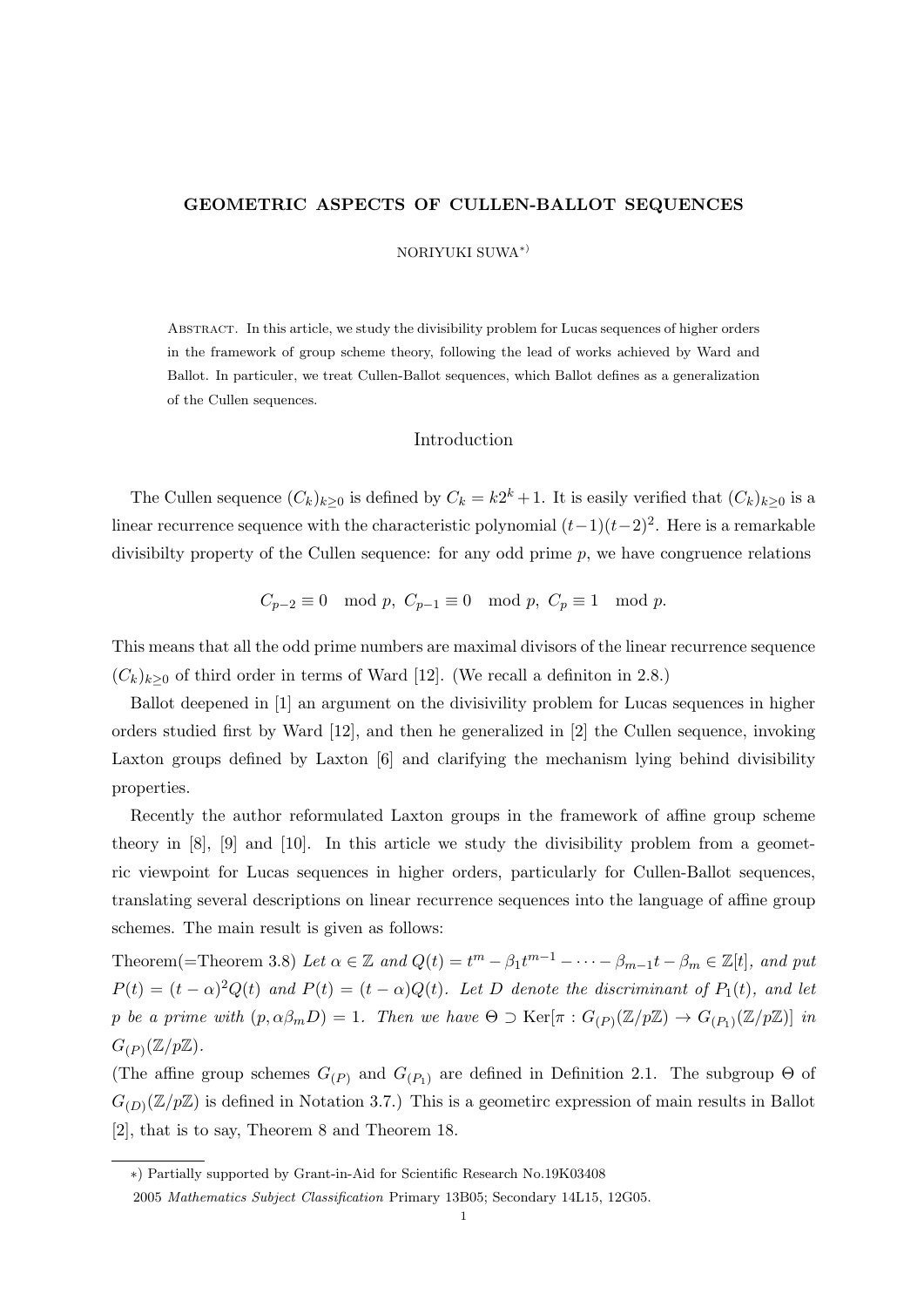#### 2 N. SUWA

Now we explain the organization of the article. The Section 1 is a summary on Lucas sequences, which is based on algebras of linear recurrence sequences. The formulation ascends to Ward [11] and Hall [4]. In Example 1.4, we remark a relation between the Lagrange interpolation formula and the Binet formula for linear recurrence sequences. The subsections after Notation 1.5 are prepared for Section 3.

In the first half of Section 2, introducing the affine group schemes  $G_P$  and  $G_{(P)}$ , we recall needed facts on reformulation of Lucas sequences mentioned in [10] in terms of the group schemes  $G_P$  and  $G_{(P)}$ . In the latter half of Section 2, we reformulate and generalize some results of Ward [12] on divisibility of Lucas sequences of higher orders. For example, we obtain the following:

Theorem(=Theorem 2.11) Let  $P(t) = t^{n} - P_1 t^{n-1} - \cdots - P_{n-1} t - P_n \in \mathbb{Z}[t]$  and  $\mathbf{w} = (w_k)_{k \geq 0} \in$ *L*(*P*,  $\mathbb{Z}$ )*,* and let *m* be an integer ≥ 2 with  $(m, P_n) = 1$  and  $(m, w_0, \ldots, w_{n-1}) = 1$ *. Then, m* is *a* maximal divisor of **w** if and only  $[w]$  is in the orbit  $(0 : ... : 0 : 1) \Theta$  in  $\mathbb{P}^{n-1}(\mathbb{Z}/m\mathbb{Z})$ .

We also discuss the notion of twin divisors defined by Ballot [1, Ch.4].

In the Section 3, we paraphrase the argument developed by Ballot [2] in our context. It is a key to consider the exact sequence of group schemes

$$
0 \longrightarrow \mathbb{G}_{a,\mathbb{Z}} \longrightarrow G_{(P)} \longrightarrow G_{(P_1)} \longrightarrow 0.
$$

Here  $\alpha \in \mathbb{Z}$  and  $Q(t) = t^m - \beta_1 t^{m-1} - \cdots - \beta_{m-1} t - \beta_m \in \mathbb{Z}[t]$ , and we put  $P(t) = (t - \alpha)^2 Q(t)$ and  $P_1(t) = (t - \alpha)Q(t)$ . We conclude the article by presenting a cross-breed of the Fibonacci sequence and the Cullen sequence.

Ballot presents in [1] and [2] remarkable results on the density of primes *p* such that *p* is a maximal divisor of a fixed linear recurrence sequence, developing methods given by Lagarias [5]. It would be interesting to try a reformulation also for the density problem.

The author would like to express his hearty thanks to Masato Kurihara and Akira Masuoka for their advices and encouragement.

#### **Notation**

For a ring  $R$ ,  $R^{\times}$  denotes the multiplicative group of invertible elements of  $R$ .

 $\tilde{R} = R[t]/(P(t))$ : defined in 1.1  $\mathcal{L}(P, R)$ : defined in 1.1  $\mathbb{G}_{m,R}$ : the multiplicative group scheme over *R*  $G_P = \prod_{\tilde{R}/R} \mathbb{G}_{m,\tilde{R}}$  the Weil restriction of  $\mathbb{G}_{m,\tilde{R}}$  with respect to  $\tilde{R}/R$ , defined in 2.1  $G_{(P)} = \prod_{\tilde{R}/R} \mathbb{G}_{m,\tilde{R}} / \mathbb{G}_{m,R}$  defined in 2.1  $\beta$  :  $G_P = \prod_{\tilde{R}/R} \mathbb{G}_{m,\tilde{R}} \rightarrow G_{(P)} = \prod_{\tilde{R}/R} \mathbb{G}_{m,\tilde{R}} / \mathbb{G}_{m,R}$ ; the canonical surjection  $\Theta \subset G_P(R)$ : defined in 2.10 and 3.7  $\Theta \subset G_{(P)}(R)$ : defined in 2.10 and 3.7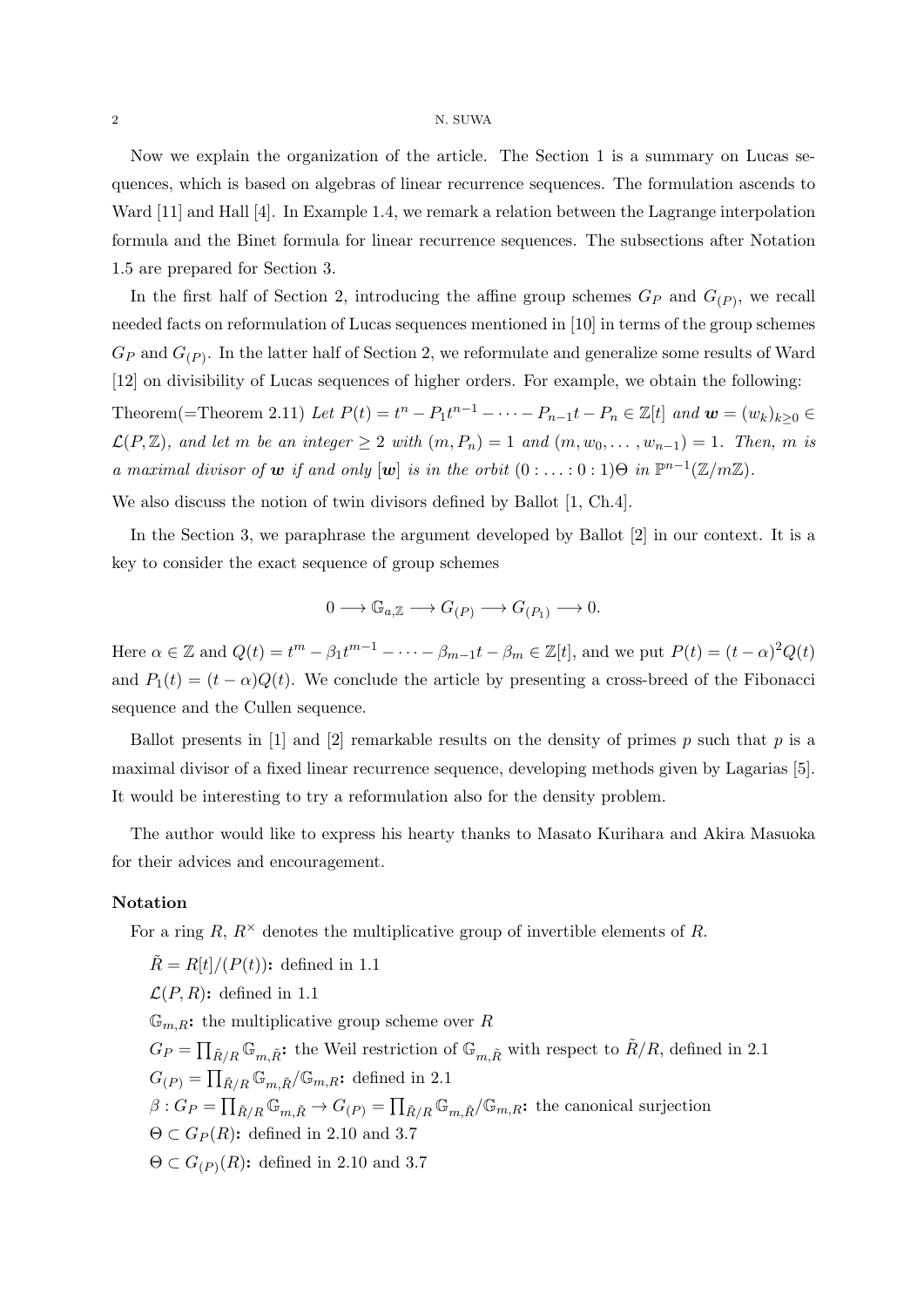#### 1. Linear recurrence sequences

First we recall a formulation on algebras of linear recurrence sequences as generally as possible. For details we refer to [10, Section 3].

**Notation 1.1.** Let R be a ring and  $P(t) = t^{n} - P_1 t^{n-1} - \cdots - P_{n-1} t - P_n \in R[t]$ . We put

$$
\mathcal{L}(P,R) = \{ (w_k)_{k \geq 0} \in R^{\mathbb{N}} \; ; \; w_{k+n} = P_1 w_{k+n-1} + \cdots + P_{n-1} w_{k+1} + P_n w_k \text{ for each } k \geq 0 \}.
$$

The elements of  $\mathcal{L}(P, R)$  are nothing but the linear recurrence sequences with the characteristic polynomial  $P(t)$ . The map  $(w_k)_{k>0} \mapsto (w_0, w_1, \ldots, w_{n-1})$  gives rise to an *R*-isomorphism  $\mathcal{L}(P,R) \stackrel{\sim}{\to} R^n$ .

Put  $\tilde{R} = R[t]/(P(t))$  and  $\theta = t \mod P(t)$ . Then  $\{1, \theta, \ldots, \theta^{n-1}\}$  is an *R*-basis of  $\tilde{R}$ . This implies that  $\tilde{R}$  is finite and flat over *R*. If *D* is not nilpotent in *R*, then  $\tilde{R} \otimes_R R[1/D]$  is finite and étale over  $R[1/D]$ .

Let  $\rho : \tilde{R} \to M(n, R)$  denote the regular representation of the *R*-algebra  $\tilde{R}$  with respect to the *R*-basis  $\{1, \theta, \ldots, \theta^{n-1}\}$ . Then, for  $\eta \in \tilde{R}$ , the norm Nr  $\eta = \text{Nr}_{\tilde{R}/R}\eta$  is given by Nr  $\eta = \det \rho(\eta)$ . It is readily seen that  $\eta$  is invertible in  $\tilde{R}$  if and only if Nr  $\eta$  is invertible in R. For example,  $\theta$ is invertible in  $\tilde{R}$  if and only if  $P_n$  is invertible in  $R$ .

We define an *R*-homomorphism  $\omega : \tilde{R} \to R$  by

$$
\omega(a_0 + a_1\theta + \dots + a_{n-2}\theta^{n-2} + a_{n-1}\theta^{n-1}) = a_{n-1}.
$$

Moreover, we define an *R*-homomorphism  $\tilde{\omega} : \tilde{R} \to R^{\mathbb{N}}$  by

$$
\tilde{\omega}(\eta) = (\omega(\theta^k \eta))_{k \ge 0}.
$$

The *R*-homomorphism  $\tilde{\omega} : \tilde{R} \to R^{\mathbb{N}}$  induces an *R*-isomorphism  $\tilde{\omega} : \tilde{R} \to \mathcal{L}(P, R)$ . The inverse of  $\tilde{\omega}: \tilde{R} \to \mathcal{L}(P, R)$  is given by

$$
(w_0, w_1, \dots, w_{n-1}, \dots) \mapsto
$$
  
\n
$$
w_0 \theta^{n-1} + (w_1 - P_1 w_0) \theta^{n-2} + \dots + (w_{n-1} - P_1 w_{n-2} - \dots - P_{n-2} w_1 - P_{n-1} w_0).
$$

We define an *R*-algebra structure of  $\mathcal{L}(P, R)$  through the *R*-isomorphism  $\tilde{\omega} : \tilde{R} \stackrel{\sim}{\to} \mathcal{L}(P, R)$ . It is readily seen that the multiplication by  $\theta$  on  $\tilde{R}$  induces the shift operation  $(w_k)_{k>0} \mapsto (w_{k+1})_{k>0}$ on  $\mathcal{L}(P, R)$  through the isomorphism  $\omega : \tilde{R} \overset{\sim}{\rightarrow} \mathcal{L}(P, R)$ .

**Definition 1.2.** We shall call  $(L_k)_{k\geq 0} = \tilde{\omega}(1) \in \mathcal{L}(P, R)$  the *Lucas sequence* associated to  $P(t)$ . That is to say, the sequence  $(L_k)_{k>0}$  is the linear recurrence sequence with the characteristic polynomial  $P(t)$  and with initial terms  $L_0 = \ldots = L_{n-2} = 0$  and  $L_{n-1} = 1$ .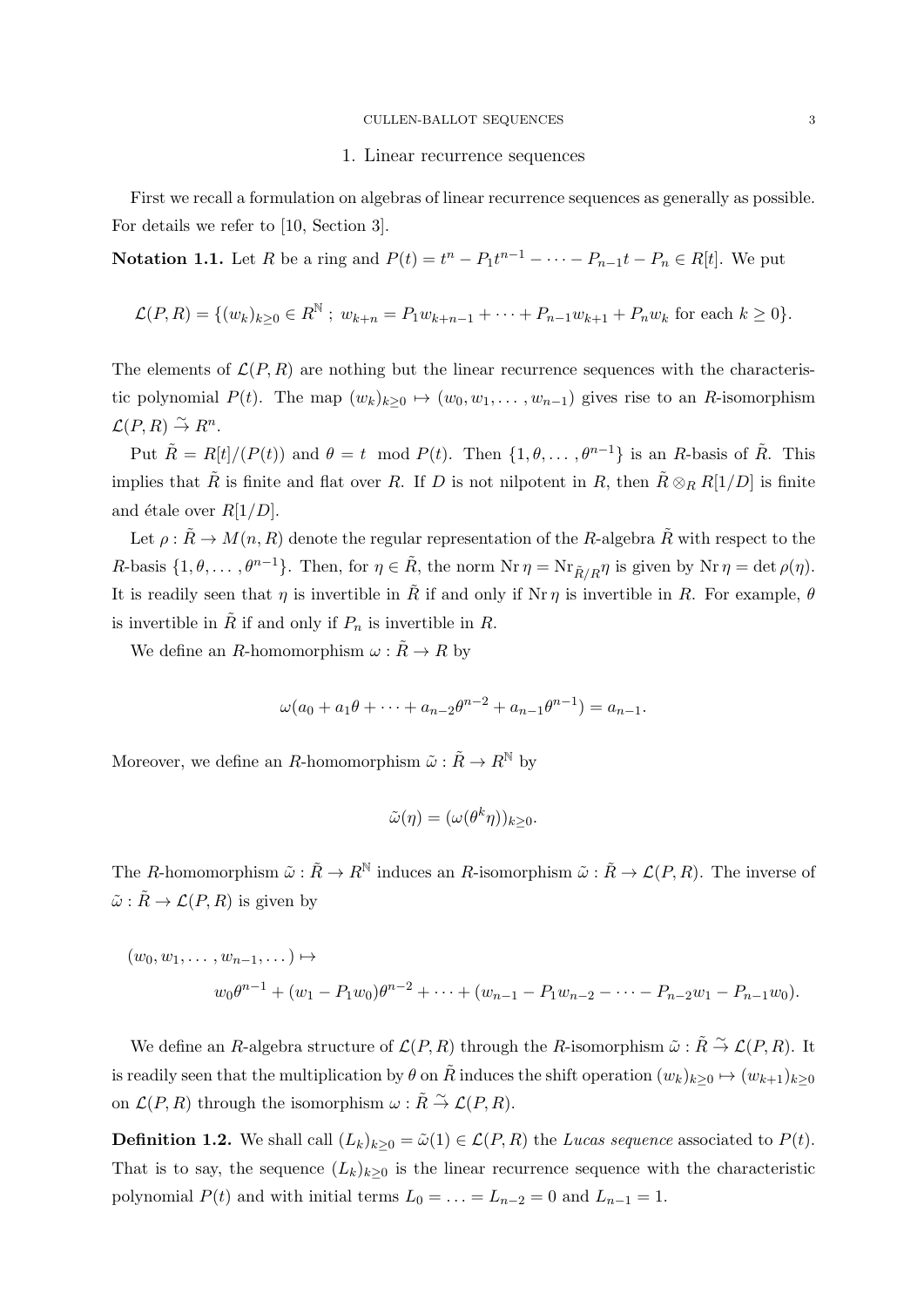**Remark 1.3.** Let  $P_1(t) = t^n - \alpha_1 t^{n-1} - \cdots - \alpha_{n-1} t - \alpha_n$ ,  $P_2(t) = t^m - \beta_1 t^{m-1} - \cdots - \beta_{m-1} t - \beta_m \in$  $R[t]$ , and put  $P(t) = P_1(t)P_2(t)$ . Then we obtain a commutative diagram

$$
R[t]/(P(t)) \xrightarrow{\tilde{\omega}} \mathcal{L}(P,R)
$$
  
canonical surjection  $\downarrow \qquad \qquad \downarrow$   

$$
R[t]/(P_1(t)) \xrightarrow{\tilde{\omega}} \mathcal{L}(P_1,R)
$$

The map  $\mathcal{L}(P, R) \to \mathcal{L}(P_1, R)$  is given by

$$
(w_k)_{k\geq 0} \mapsto (w_{k+m} - \beta_1 w_{k+m-1} - \dots - \beta_{m-1} w_{k+1} - \beta_m w_k)_{k\geq 0}.
$$

**Example 1.4.** Let  $\alpha_1, \alpha_2, \ldots, \alpha_n \in R$ , and put  $P(t) = (t - \alpha_1)(t - \alpha_2) \cdots (t - \alpha_n)$ . Assume that  $\alpha_1, \alpha_2, \ldots, \alpha_n$  are distinct to each other. Then

$$
\theta \mapsto (\alpha_1, \alpha_2, \dots, \alpha_n)
$$

gives rise to an injective homomorphism of *R*-algebras

$$
\xi: R[t]/(P(t)) \to R^n.
$$

Furthermore, assume that the discriminant of  $P(t)$  is invertible in R. Then  $\xi$  is bijective. Indeed, put

$$
e_i(t) = \frac{1}{P'(\alpha_i)} \frac{P(t)}{t - \alpha_i} \in R[t]
$$

for  $1 \leq i \leq n$ . Then we have

$$
\tilde{\omega}: e_i(\theta) \mapsto \Big(\frac{\alpha_i^k}{P'(\alpha_i)}\Big)_{k\geq 0}
$$

Moreover,

$$
(A_1, A_2, \dots, A_n) \mapsto \sum_{i=1}^n A_i e_i(\theta)
$$

gives the inverse of  $\xi$  :  $R[t]/(P(t)) \to R^n$ .

We have gotten also

$$
\tilde{\omega} \circ \xi^{-1} : (A_1, A_2, \dots, A_n) \mapsto \left(\sum_{i=1}^n \frac{A_i}{P'(\alpha_i)} \alpha_i^k\right)_{k \ge 0}
$$

Put  $\eta = \sum_{n=1}^{\infty}$ *i*=1  $A_i e_i(\theta)$  and  $\boldsymbol{w} = \tilde{\omega}(\eta)$ . Then we have  $N_r n - (-1)^n (n-1)/2 \Lambda(w) = A_1 A_2 \cdots A_n$ 

$$
\operatorname{Nr}\eta=(-1)^{n(n-1)/2}\varDelta(\boldsymbol{w})=A_1A_2\cdots A_n
$$

Hereafter we arrange several notations needed in Section 3.

**Notation 1.5.** Let  $\varepsilon$  denote the image of *t* in the residue ring  $R[t]/(t^2)$ . Then we have  $R[t]/(t^2) = R[\varepsilon] = \{a + b\varepsilon \; ; \; a, b \in R\}.$  The element  $\varepsilon$  is traditionally called the dual number.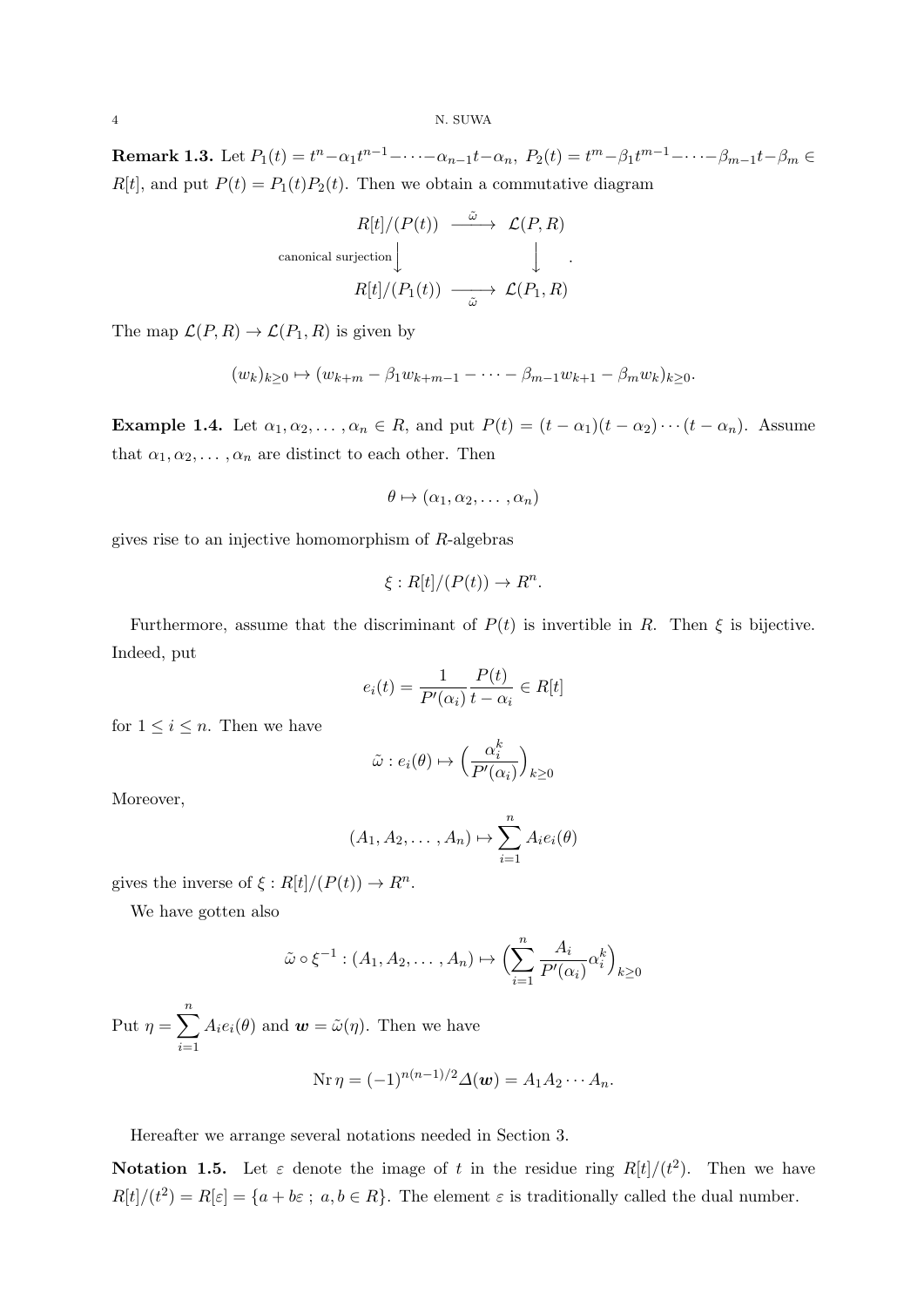**Example 1.6.** Let  $\alpha \in R$  and  $Q(t) = t^m - \beta_1 t^{m-1} - \cdots - \beta_{m-1} t - \beta_m \in R[t]$ , and put  $P(t) = (t - \alpha)^2 Q(t)$  and  $P(t) = (t - \alpha)Q(t)$ . Then we have a commutative diagram of *R*algebras

$$
R[t]/(P(t)) \xrightarrow{\tilde{\omega}} \mathcal{L}(P,R)
$$
  
reduction map  $\downarrow \qquad \qquad \downarrow$   

$$
R[t]/(P_1(t)) \xrightarrow{\tilde{\omega}} \mathcal{L}(P_1,R)
$$

The map  $\mathcal{L}(P, R) \to \mathcal{L}(P_1, R)$  is given by  $(w_k)_{k>0} \mapsto (w_{k+1} - \alpha w_k)_{k>0}$ .

Now let  $\theta$ ,  $\theta_1$  and  $\theta_Q$  denote the image of *t* in the residue rings  $R[t]/(P(t))$ ,  $R[t]/(P_1(t))$  and  $R[t]/(Q(t))$ , respectively, and put  $\ddot{R}_Q = R[t]/(Q(t))$ . Moreover, let *D* denote the discriminant of  $P_1(t)$ , and assume  $D \neq 0$ . Then

$$
\theta \mapsto (\alpha + \varepsilon, \theta_Q)
$$

gives rise to an injective homomorphism of *R*-algebras

$$
\xi: R[t]/(P(t)) \to R[\varepsilon] \times \tilde{R}_Q,
$$

and

 $θ$   $→$  (*α, θ*<sub>*Q*</sub>)</sub>

gives rise to an injective homomorphism of *R*-algebras

$$
\xi_1: R[t]/(P_1(t)) \to R \times \tilde{R}_Q.
$$

Furthermore, we obtain a commutative diagram of *R*-algebras

$$
R[t]/(P(t)) \xrightarrow{\xi} R[\varepsilon] \times \tilde{R}_Q
$$
  
reduction map  

$$
R[t]/(P_1(t)) \xrightarrow[\xi_1]{} R \times \tilde{R}_Q
$$

*.*

If *D* is invertible in *R*, then  $\xi$  and  $\xi_1$  are bijective.

**Remark 1.7.** We can describe  $\xi : R[t]/(P(t)) \to R[\varepsilon] \times \tilde{R}_Q$  and  $\xi_1 : R[t]/(P(t)) \to R \times \tilde{R}_Q$ more precisely when  $Q(t)$  splits completely in  $R[t]$ .

Let  $\alpha, \beta_1, \ldots, \beta_m \in R$ , and put

$$
P(t) = (t - \alpha)^2 (t - \beta_1) \cdots (t - \beta_m), \ P_1(t) = (t - \alpha)(t - \beta_1) \cdots (t - \beta_m).
$$

Let *D* denote the discriminant of  $P_1(t)$ , and assume that  $D \neq 0$ . Then

$$
\theta \mapsto (\alpha + \varepsilon, \beta_1, \dots, \beta_m)
$$

gives rise to an injective homomorphism of *R*-algebras

$$
\xi: R[t]/(P(t)) \to R[\varepsilon] \times R^m,
$$

and

$$
\theta \mapsto (\alpha, \beta_1, \dots, \beta_m)
$$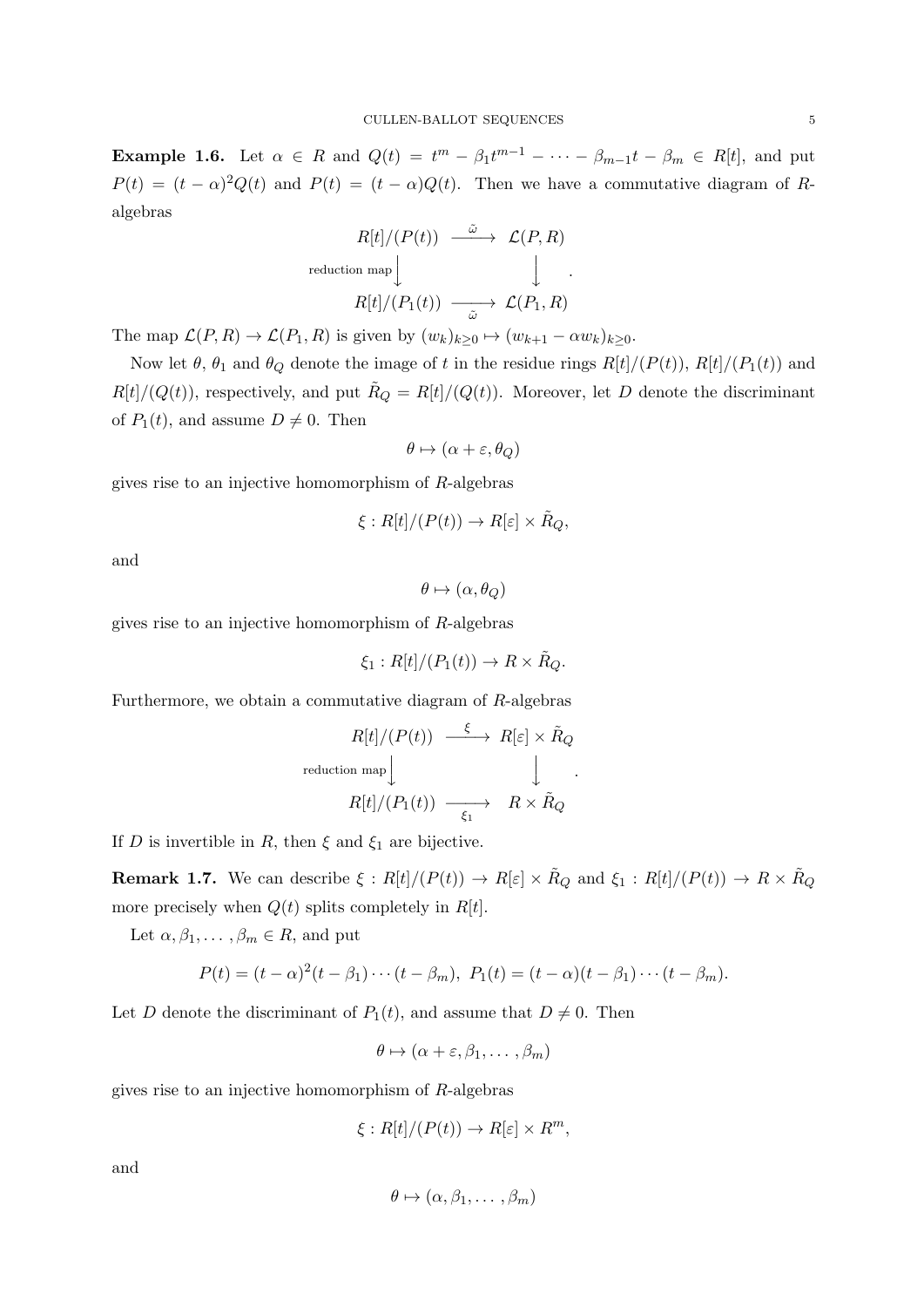gives rise to an injective homomorphism of *R*-algebras

$$
\xi: R[t]/(P_1(t)) \to R^{m+1}.
$$

Furthermore, we obtain a commutative diagram of rings

$$
R[t]/(P(t)) \xrightarrow{\xi} R[\varepsilon] \times R^m
$$
  
reduction map  $\downarrow \qquad \qquad \downarrow$   

$$
R[t]/(P_1(t)) \xrightarrow{\xi_1} R^{m+1}
$$

If *D* is invertible in *R*, then  $\xi$  and  $\xi_1$  are is bijective. Indeed, put

$$
e_i(t) = \frac{1}{P'(\beta_i)} \frac{P(t)}{t - \beta_i} \in R[t]
$$

for  $1 \leq i \leq m$ , and

$$
e(t) = 1 - \sum_{i=1}^{m} e_i(t), \ \varepsilon(t) = \frac{1}{P'(\alpha)} \frac{P_1(t)}{t - \alpha} = \frac{1}{(\alpha - \beta_1) \cdots (\alpha - \beta_m)} (t - \beta_1) \cdots (t - \beta_m).
$$

Then

$$
(A_1 + A_2\varepsilon, B_1, \dots, B_m) \mapsto A_1e(\theta) + A_2\varepsilon(\theta) + \sum_{i=1}^m B_ie_i(\theta)
$$

gives the inverse of  $\xi$  :  $R[t]/(P(t)) \to R[\varepsilon] \times R^m$ .

Moreover, we have

$$
\tilde{\omega}: e_i(\theta) \mapsto \left(\frac{\beta_i^k}{P'(\beta_i)}\right)_{k \ge 0},
$$
  

$$
\tilde{\omega}: e(\theta) \mapsto \left(\frac{1}{P'_1(\alpha)} k \alpha^{k-1} - \left\{\sum_{i=1}^m \frac{1}{P'(\beta_i)}\right\} \alpha^k\right)_{k \ge 0},
$$
  

$$
\tilde{\omega}: \varepsilon(\theta) \mapsto \left(\frac{\alpha^k}{P'_1(\alpha)}\right)_{k \ge 0}.
$$

The Lucas sequence  $(L_k)_{k\geq 0}$  with the characteristic polynomial  $P(t)$  is given by

$$
L_k = \frac{1}{P'_1(\alpha)} k \alpha^{k-1} - \left\{ \sum_{i=1}^m \frac{1}{P'(\beta_i)} \right\} \alpha^k + \sum_{i=1}^m \frac{\beta_i^k}{P'(\beta_i)}
$$

We have gotten also

$$
\tilde{\omega} \circ \xi^{-1} : (A_1 + A_2\varepsilon, B_1, \dots, B_m) \mapsto
$$
\n
$$
\left(\frac{A_1}{P_1'(\alpha)} k\alpha^{k-1} - A_1 \left\{ \sum_{i=1}^m \frac{1}{P'(\beta_i)} \right\} \alpha^k + \frac{A_2}{P_1'(\alpha)} \alpha^k + \sum_{i=1}^m \frac{B_i}{P'(\beta_i)} \beta_i^k \right\}_{k \ge 0}.
$$
\nPut  $\eta = A_1 e(\theta) + A_2 \varepsilon(\theta) + \sum_{i=1}^n B_i e_i(\theta)$  and  $\mathbf{w} = \tilde{\omega}(\eta)$ . Then we have

$$
\text{Nr}\,\eta = (-1)^{(m+2)(m+1)/2}\Delta(\boldsymbol{w}) = A_1^2B_1\cdots B_m.
$$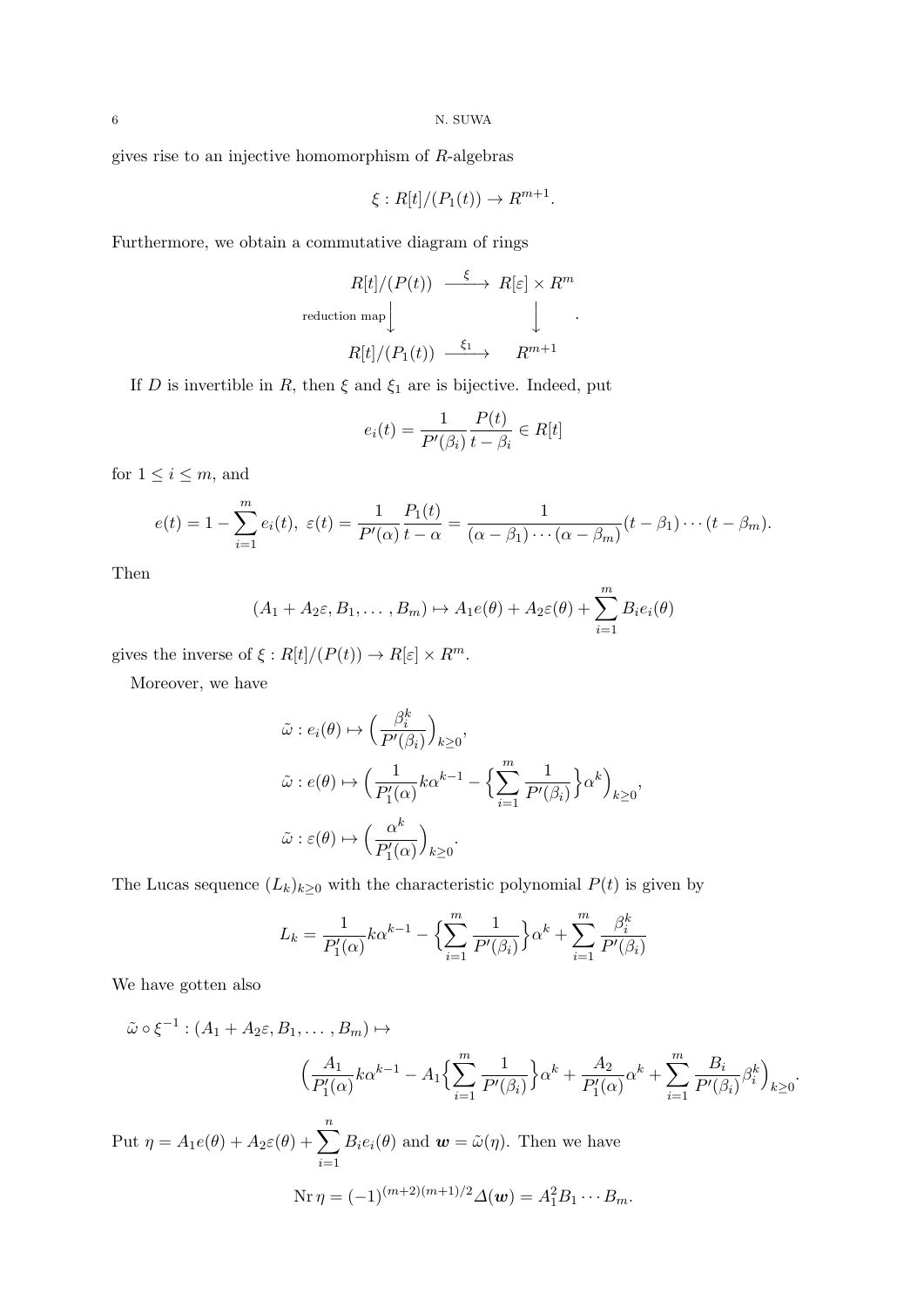**Example 1.7.1.** Let *R* be a ring and  $\alpha, \beta \in R$  with  $\alpha \neq \beta$ . Put  $P(t) = (t - \alpha)^2 (t - \beta)$ ,  $P(t) = (t - \alpha)(t - \beta)$  and  $D = (\alpha - \beta)^2$ . Let  $\theta$  and  $\theta_1$  denote the image of t in  $R[t]/(P(t))$  and in  $R[t]/(P_1(t))$ , respectively.

The homomorphisms of R-algebras  $\xi: R[t]/(P(t)) \to R[\varepsilon] \times R$  and  $\xi_1: R[t]/(P_1(t)) \to R \times R$ are defined by

$$
\xi(\theta) = (\alpha + \varepsilon, \beta)
$$

and

$$
\xi_1(\theta_1)=(\alpha,\beta),
$$

repectively.

If *D* is invertible in *R*, then  $\xi$  and  $\xi_1$  are bijective. Moreover, we have

$$
e_1(t) = \frac{1}{(\beta - \alpha)^2} (t - \alpha)^2,
$$
  
\n
$$
e(t) = 1 - \frac{1}{(\beta - \alpha)^2} (t - \alpha)^2,
$$
  
\n
$$
\varepsilon(t) = \frac{1}{\alpha - \beta} (t - \alpha)(t - \beta)
$$

and

$$
\tilde{\omega}: e_1(\theta) = \left(\frac{\theta - \alpha}{\beta - \alpha}\right)^2 \mapsto \left(\frac{\beta^k}{(\beta - \alpha)^2}\right)_{k \ge 0},
$$

$$
\tilde{\omega}: e(\theta) = 1 - \left(\frac{\theta - \alpha}{\beta - \alpha}\right)^2 \mapsto \left(\frac{1}{\alpha - \beta}k\alpha^{k - 1} - \frac{\alpha^k}{(\alpha - \beta)^2}\right)_{k \ge 0},
$$

$$
\tilde{\omega}: \varepsilon(\theta) = \frac{(\theta - \alpha)(\theta - \beta)}{\alpha - \beta} \mapsto \left(\frac{\alpha^k}{\alpha - \beta}\right)_{k \ge 0}.
$$

The Lucas sequence  $(L_k)_{k\geq 0}$  with the characteristic polynomial  $P(t)$  is given by

$$
L_k = \frac{1}{\alpha - \beta} k \alpha^{k-1} - \frac{\alpha^k}{(\alpha - \beta)^2} + \frac{\beta^k}{(\alpha - \beta)^2}.
$$

We have gotten also

$$
\tilde{\omega} \circ \xi^{-1} : (A_1 + A_2 \varepsilon, B) \mapsto \left(\frac{A_1}{\alpha - \beta} k \alpha^{k-1} + \frac{-A_1 + (\alpha - \beta)A_2}{(\alpha - \beta)^2} \alpha^k + \frac{B}{(\alpha - \beta)^2} \beta^k\right)_{k \ge 0}
$$

**Example 1.7.2.** Let *R* be a ring and  $\alpha, \beta_1, \beta_2 \in R$ . Assume that  $\alpha, \beta_1, \beta_2$  are distinct to each other. Put  $P(t) = (t - \alpha)^2 (t - \beta_1)(t - \beta_2)$ ,  $P(t) = (t - \alpha)(t - \beta_1)(t - \beta_2)$  and  $D =$  $(\alpha-\beta_1)^2(\alpha-\beta_2)^2(\beta_1-\beta_2)^2$ . Let  $\theta$  and  $\theta_1$  denote the image of t in  $R[t]/(P(t))$  and in  $R[t]/(P_1(t))$ , respectively.

The homomorphisms of R-algebras  $\xi: R[t]/(P(t)) \to R[\varepsilon] \times R$  and  $\xi_1: R[t]/(P_1(t)) \to R \times R$ are defined by

$$
\xi(\theta) = (\alpha + \varepsilon, \beta_1, \beta_2)
$$

and

$$
\xi_1(\theta_1) = (\alpha, \beta_1, \beta_2),
$$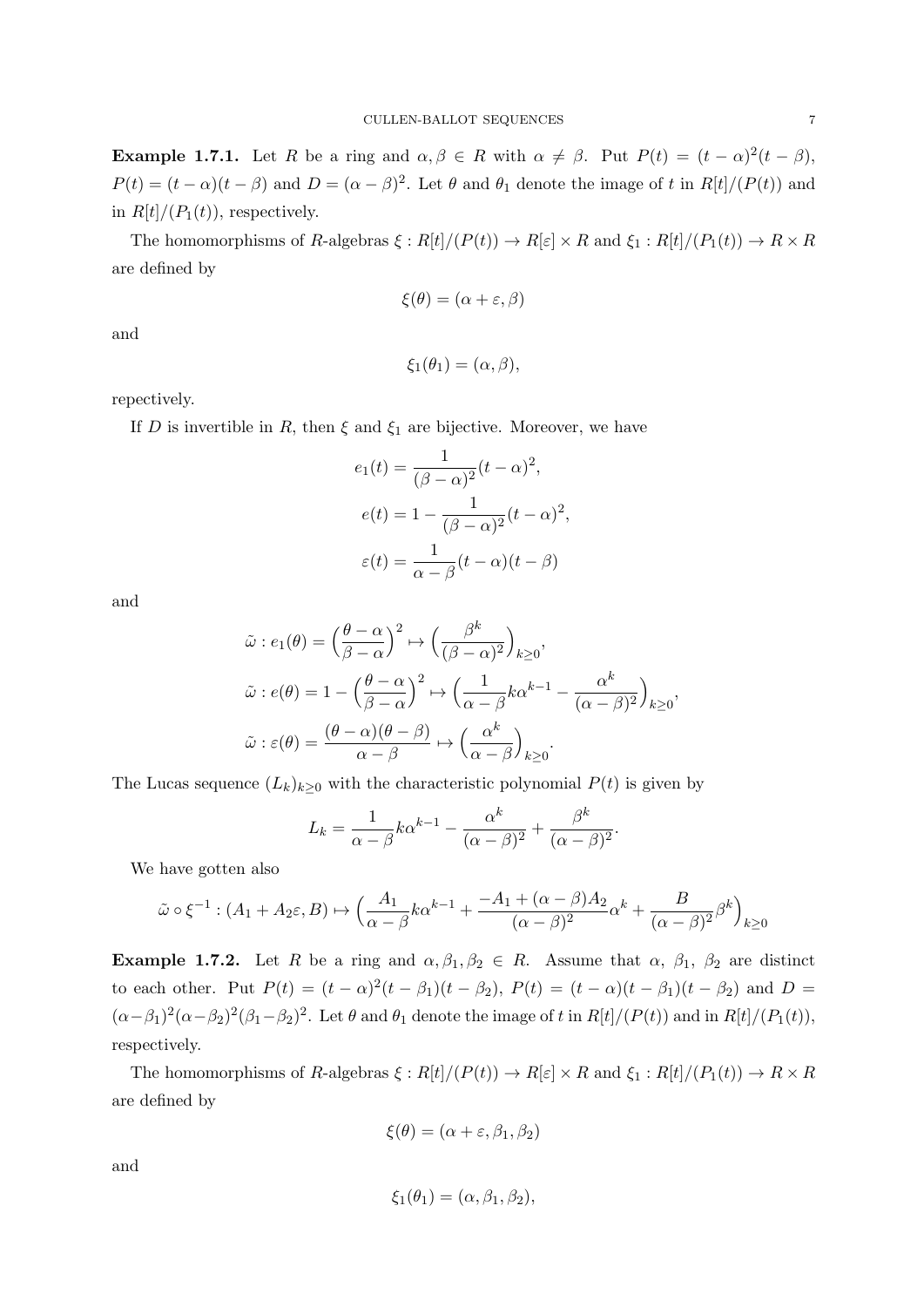repectively.

If *D* is invertible in *R*, then  $\xi$  and  $\xi_1$  are bijective. Moreover, we have

$$
e_1(t) = \frac{1}{(\beta_1 - \alpha)^2 (\beta_1 - \beta_2)} (t - \alpha)^2 (t - \beta_2),
$$
  
\n
$$
e_2(t) = \frac{1}{(\beta_2 - \alpha)^2 (\beta_2 - \beta_1)} (t - \alpha)^2 (t - \beta_1),
$$
  
\n
$$
e(t) = 1 - \frac{1}{(\beta_1 - \alpha)^2 (\beta_1 - \beta_2)} (t - \alpha)^2 (t - \beta_2) - \frac{1}{(\beta_2 - \alpha)^2 (\beta_2 - \beta_1)} (t - \alpha)^2 (t - \beta_1),
$$
  
\n
$$
\varepsilon(t) = \frac{1}{(\theta - \alpha)(\theta - \beta)} (t - \alpha)(t - \beta_1)(t - \beta_2)
$$

and

$$
\tilde{\omega}: e_1(\theta) = \frac{(\theta - \alpha)^2 (\theta - \beta_2)}{(\beta_1 - \alpha)^2 (\beta_1 - \beta_2)} \mapsto \left(\frac{\beta_1^k}{(\beta_1 - \alpha)^2 (\beta_1 - \beta_2)}\right)_{k \ge 0},
$$
\n
$$
\tilde{\omega}: e_2(\theta) = \frac{(\theta - \alpha)^2 (\theta - \beta_1)}{(\beta_2 - \alpha)^2 (\beta_2 - \beta_1)} \mapsto \left(\frac{\beta_2^k}{(\beta_2 - \alpha)^2 (\beta_2 - \beta_1)}\right)_{k \ge 0},
$$
\n
$$
\tilde{\omega}: e(\theta) = 1 - e_1(\theta) - e_2(\theta) \mapsto \left(\frac{1}{(\alpha - \beta_1)(\alpha - \beta_2)} k \alpha^{k-1} + \frac{\beta_1 + \beta_2 - 2\alpha}{(\alpha - \beta_1)^2 (\alpha - \beta_2)^2} \alpha^k\right)_{k \ge 0},
$$
\n
$$
\tilde{\omega}: \varepsilon(\theta) = \frac{(\theta - \alpha)(\theta - \beta_1)(\theta - \beta_2)}{(\alpha - \beta_1)(\alpha - \beta_2)} \mapsto \left(\frac{\alpha^k}{(\alpha - \beta_1)(\alpha - \beta_2)}\right)_{k \ge 0}.
$$

The Lucas sequence  $(L_k)_{k\geq 0}$  with the characteristic polynomial  $P(t)$  is given by

$$
L_k = \frac{1}{(\alpha - \beta_1)(\alpha - \beta_2)} k \alpha^{k-1} + \frac{\beta_1 + \beta_2 - 2\alpha}{(\alpha - \beta_1)^2 (\alpha - \beta_2)^2} \alpha^k + \frac{\beta_1^k}{(\beta_1 - \alpha)^2 (\beta_1 - \beta_2)} + \frac{\beta_2^k}{(\beta_2 - \alpha)^2 (\beta_2 - \beta_1)}.
$$

# 2. Goup schemes  $G_P$  and  $G_{(P)}$

We recall needed facts on reformulations of Lucas sequences mentioned in [10, Section 2 and Section 4] in the framework of affine group scheme theory, referring to [3] or [13] on formalisms of affine group schemes and Hopf algebras.

**Definition 2.1.** Let R be a ring and  $P(t) = t^{n} - P_1 t^{n-1} - \cdots - P_{n-1} t - P_n \in R[t]$ . Put  $\tilde{R} = R[t]/(P(t))$  and  $G_P = \prod_{\tilde{R}/R} \mathbb{G}_{m,\tilde{R}}$  (the Weil restriction of the multiplicative group scheme  $\mathbb{G}_{m,\tilde{R}}$  with respect to the ring extension  $\tilde{R}/R$ . Then, for an *R*-algebra *S*, we have  $G_P(S)$  =  $(\tilde{R} \otimes_R S)^{\times}.$ 

The canonical injection  $R^{\times} \to \tilde{R}^{\times}$  is represented by a homomorphism of group schemes

$$
i: \mathbb{G}_{m,R} \to G_P = \prod_{\tilde{R}/R} \mathbb{G}_{m,\tilde{R}}.
$$

It is verified without difficulty that

- (1)  $G_P = \prod_{\tilde{R}/R} \mathbb{G}_{m,\tilde{R}}$  is smooth over *R*;
- (2)  $i : \mathbb{G}_{m,R} \to G_P$  is a closed immersion.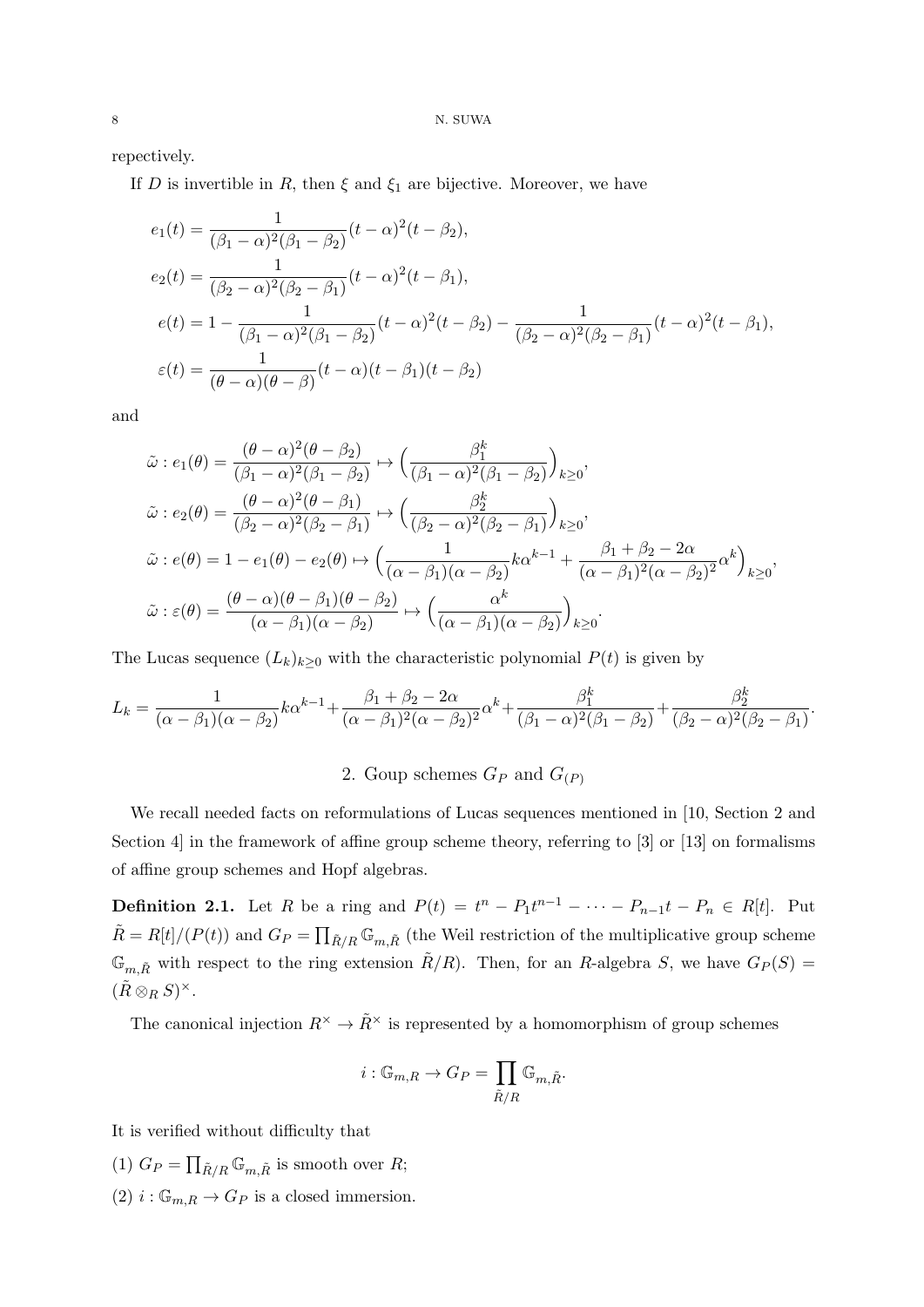We put

$$
G_{(P)} = \text{Coker}[i : \mathbb{G}_{m,R} \to G_P = \prod_{\tilde{R}/R} \mathbb{G}_{m,\tilde{R}}].
$$

Then  $G_{(P)}$  is smooth over *R*. Furthermore, if *D* is not nilpotent in *R*, then  $G_P \otimes_R R[1/D]$  and  $G_{(P)} \otimes_R R[1/D]$  are tori over  $R[1/D]$ . We denote by

$$
\beta:G_P=\prod_{\tilde{R}/R}\mathbb{G}_{m,\tilde{R}}\rightarrow G_{(P)}=\Bigl(\prod_{\tilde{R}/R}\mathbb{G}_{m,\tilde{R}}\Bigr)/\mathbb{G}_{m,R}
$$

the canonical surjection.

**Reamrk 2.2.** The regular representation  $\rho_R$ :  $G_P(R) = \tilde{R}^\times \rightarrow GL(n, R)$  is represented by a homomorphism of group schemes  $\rho: G_P \to GL_{n,R}$ . It is readily seen that  $\rho: G_P \to GL_{n,R}$  is a closed immersion.

By the definition, we have a commutative diagram with exact rows

0 *−−−→* G*m,R −−−→ G<sup>P</sup> β −−−→ G*(*P*) *−−−→* 0 y *ρ* y *ρ* 1 *−−−→* G*m,R −−−→ GLn,R −−−→ P GLn,R −−−→* 1 *.*

The induced homomorphism  $\rho: G_{(P)} \to PGL_{n,R}$  is a closed immersion, and  $G_{(P)}$  acts on  $\mathbb{P}_R^{n-1}$ through the homomorphism  $\rho: G_{(P)} \to PGL_{n,R}$ . We refer [12, Section 2] for detailed accounts in the case of  $n = 2$ .

More concretely,  $G_P(R)$  acts on  $\mathcal{L}(P, R)$  by multiplication through the isomorphism  $\tilde{\omega}$ :  $G_P(R) \stackrel{\sim}{\rightarrow} \mathcal{L}(P,R)^{\times}$ . Now put

$$
\mathcal{L}(P,R)^{\circ} = \{ \mathbf{w} = (w_k)_{k \geq 0} \in \mathcal{L}(P,R) ; (w_0, w_1, \ldots, w_{n-1}) = R \}.
$$

Then  $\mathcal{L}(P,R)^\circ$  is stable under the action of  $G_P(R)$  on  $\mathcal{L}(P,R)$ . Furthermore, we obtain an action  $G_P(R)/R^\times$  on  $\mathcal{L}(P,R)^\circ/R^\times$ . If  $Pic(R) = 0$ , then we have  $G_{(P)}(R) = G_P(R)/R^\times$  and  $\mathbb{P}^{n-1}(R) = \mathcal{L}(P,R)^\circ/R^\times$ .

Hereafter, we assume that  $R = \mathbb{Z}$  and  $P(t) = t^n - P_1 t^{n-1} - \cdots - P_{n-1} t - P_n \in \mathbb{Z}[t]$ .

**2.3.** Let *p* be a prime. Then the following assertions hold true:

(1) The exact sequence of group schemes

$$
0 \longrightarrow \mathbb{G}_{m,\mathbb{Z}} \stackrel{i}{\longrightarrow} G_P \stackrel{\beta}{\longrightarrow} G_{(P)} \longrightarrow 0
$$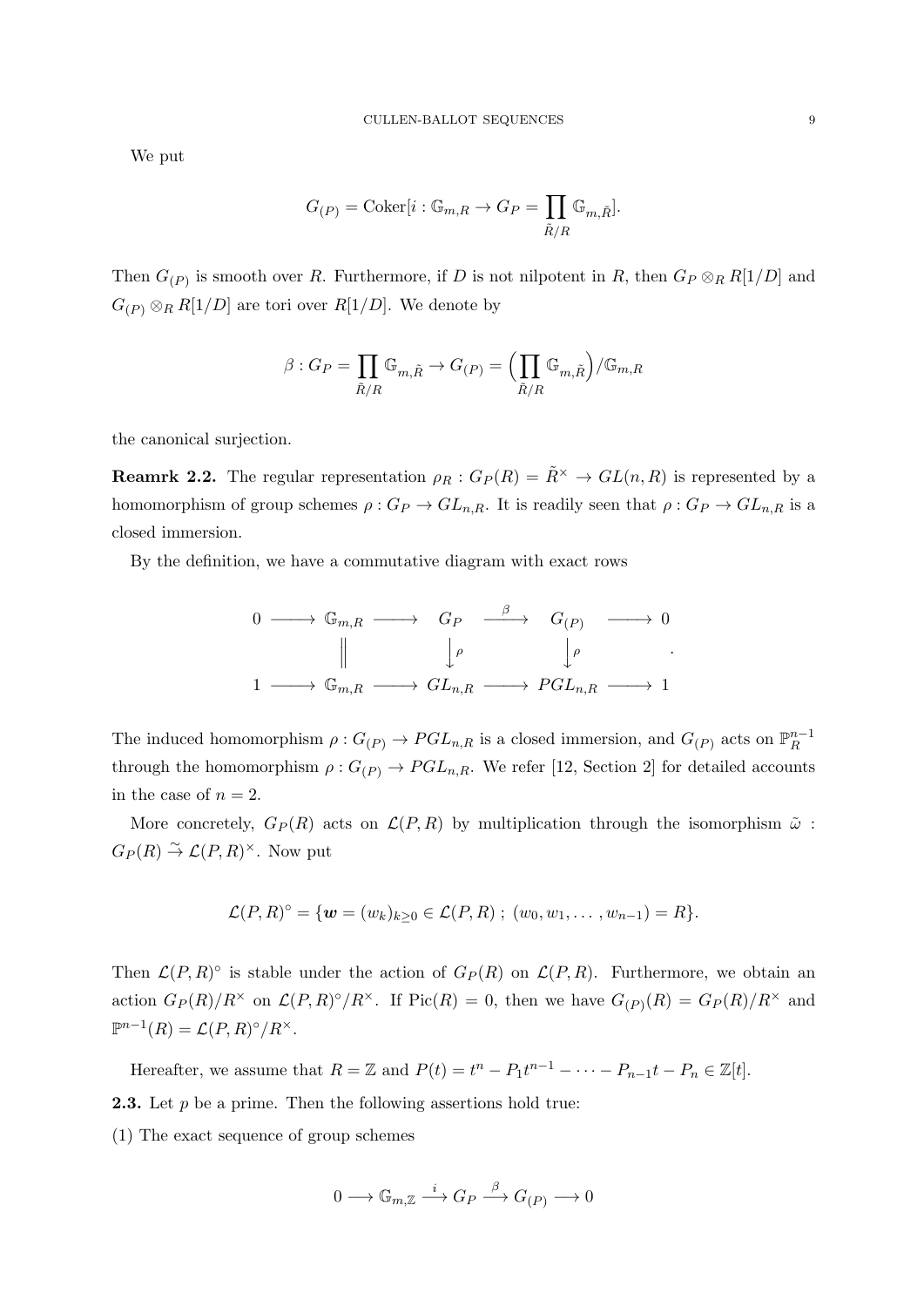yields a commutative diagram with exact rows

$$
\begin{array}{ccccccccc}\n0 & \longrightarrow & \mathbb{Q}^{\times} & \xrightarrow{i} & G_{P}(\mathbb{Q}) & \xrightarrow{\beta} & G_{(P)}(\mathbb{Q}) & \longrightarrow & 0 \\
\uparrow & & \uparrow & & \uparrow & & \uparrow & & \\
0 & \longrightarrow & \mathbb{Z}_{(p)}^{\times} & \xrightarrow{i} & G_{P}(\mathbb{Z}_{(p)}) & \xrightarrow{\beta} & G_{(P)}(\mathbb{Z}_{(p)}) & \longrightarrow & 0 \\
& & \downarrow & & \downarrow & & \downarrow & & \\
0 & \longrightarrow & (\mathbb{Z}/p^{N}\mathbb{Z})^{\times} & \xrightarrow{i} & G_{P}(\mathbb{Z}/p^{N}\mathbb{Z}) & \xrightarrow{\beta} & G_{(P)}(\mathbb{Z}/p^{N}\mathbb{Z}) & \longrightarrow & 0\n\end{array}
$$

(2) The reduction maps  $G_P(\mathbb{Z}_{(p)}) \to G_P(\mathbb{Z}/p^N\mathbb{Z})$  and  $G_{(P)}(\mathbb{Z}_{(p)}) \to G_{(P)}(\mathbb{Z}/p^N\mathbb{Z})$  are surjective.

**Notation 2.4.** Let  $\theta$  denote the image of *t* in the residue ring  $\tilde{R} = \mathbb{Z}[t]/(P(t))$ . Assume that  $P_n \neq 0$ . Then  $\theta$  is invertible in the residue ring  $\mathbb{Z}[1/P_n] \otimes_{\mathbb{Z}} R = \mathbb{Z}[1/P_n][t]/(P(t))$ . We shall denote by  $\Theta$  all the subgroup of  $G_P(\mathbb{Z}[1/P_n])$  generated by  $\theta$ , the subgroup of  $G_{(P)}(\mathbb{Z}[1/P_n])$ generated by  $\beta(\theta)$  and the subgroup of  $PGL(n,\mathbb{Z}[1/P_n])$  generated by  $\rho(\theta)$ . Furthermore, let m be an integer  $\geq$  2 with  $(m, P_n) = 1$ . By abuse of notation, we shall denote by  $\Theta$  also the image of  $\Theta$  in  $G_P(\mathbb{Z}/m\mathbb{Z})$  and in  $G_{(P)}(\mathbb{Z}/m\mathbb{Z})$ .

**Definition 2.5.** Let  $(L_k)_{k\geq0}$  denote the Lucas sequence with the characteristic polynomial *P*(*t*). The rank (resp. the period) of the Lucas sequence  $(L_k)_{k>0}$  mod *m* is defined as the least positive integer *k* such that  $L_k \equiv 0 \mod m, \ldots, L_{k+n-2} \equiv 0 \mod m$  (resp.  $L_k \equiv 0$ mod  $m, \ldots, L_{k+n-2} \equiv 0 \mod m$  and  $L_{k+n-1} \equiv 1 \mod m$ , if exists. We shall denote by  $r(m)$ (resp.  $k(m)$ ) the rank (resp. the period) of the Lucas sequence  $(L_k)_{k>0}$  mod m.

**Theorem 2.6.** ([10, Theorem 4.2]) Let *m* be an integer with  $m \geq 2$  and  $(m, P_n) = 1$ . Then we *have*:

(1)  $k(m)$  *is equal to the order of*  $\theta$  *in*  $G_P(\mathbb{Z}/m\mathbb{Z}) = (\mathbb{Z}[t]/(m, P(t)))^{\times}$ .

(2)  $r(m)$  is equal to the order of  $\theta$  in  $G_{(P)}(\mathbb{Z}/m\mathbb{Z}) = (\mathbb{Z}[t]/(m, P(t)))^{\times}/(\mathbb{Z}/m\mathbb{Z})^{\times}$ .

**Corollary 2.7.** ([10, Corollary 4.3]) *Let m be an integer with*  $m \geq 2$  *and*  $(m, P_n) = 1$ *. Then:* 

(1) *We have*  $L_k, \ldots, L_{k+n-2} \equiv 0 \mod m$  *if and only if k is divisible by*  $r(m)$ .

(2) We have  $L_k, \ldots, L_{k+n-2} \equiv 0 \mod m$  and  $L_{k+n-1} \equiv 1 \mod m$  if and only if k is divisible  $by \ k(m).$ 

(3) The rank  $r(m)$  divides the order of  $G_{(P)}(\mathbb{Z}/m\mathbb{Z})$ .

(4) *The period*  $k(m)$  *divides the order of*  $G_P(\mathbb{Z}/m\mathbb{Z})$ *.* 

(5) The rank  $r(m)$  divides the period  $k(m)$ .

**Proposition 2.8.** ([10, Proposition 4.6]) Let  $P(t) = t^{n} - P_1 t^{n-1} - \cdots - P_{n-1} t - P_n \in \mathbb{Z}[t]$ , and *let p be a prime with*  $(p, P_n) = 1$ *. Put* 

$$
\nu = \begin{cases} \max\{N \; ; \; \beta(\theta)^{r(p)} \in \text{Ker}[G_{(P)}(\mathbb{Z}_{(p)}) \to G_{(P)}(\mathbb{Z}/p^N\mathbb{Z})] & \text{if } p > 2 \\ \max\{N \; ; \; \beta(\theta)^{r(4)} \in \text{Ker}[G_{(P)}(\mathbb{Z}_{(2)}) \to G_{(P)}(\mathbb{Z}/2^N\mathbb{Z})] & \text{if } p = 2 \end{cases}
$$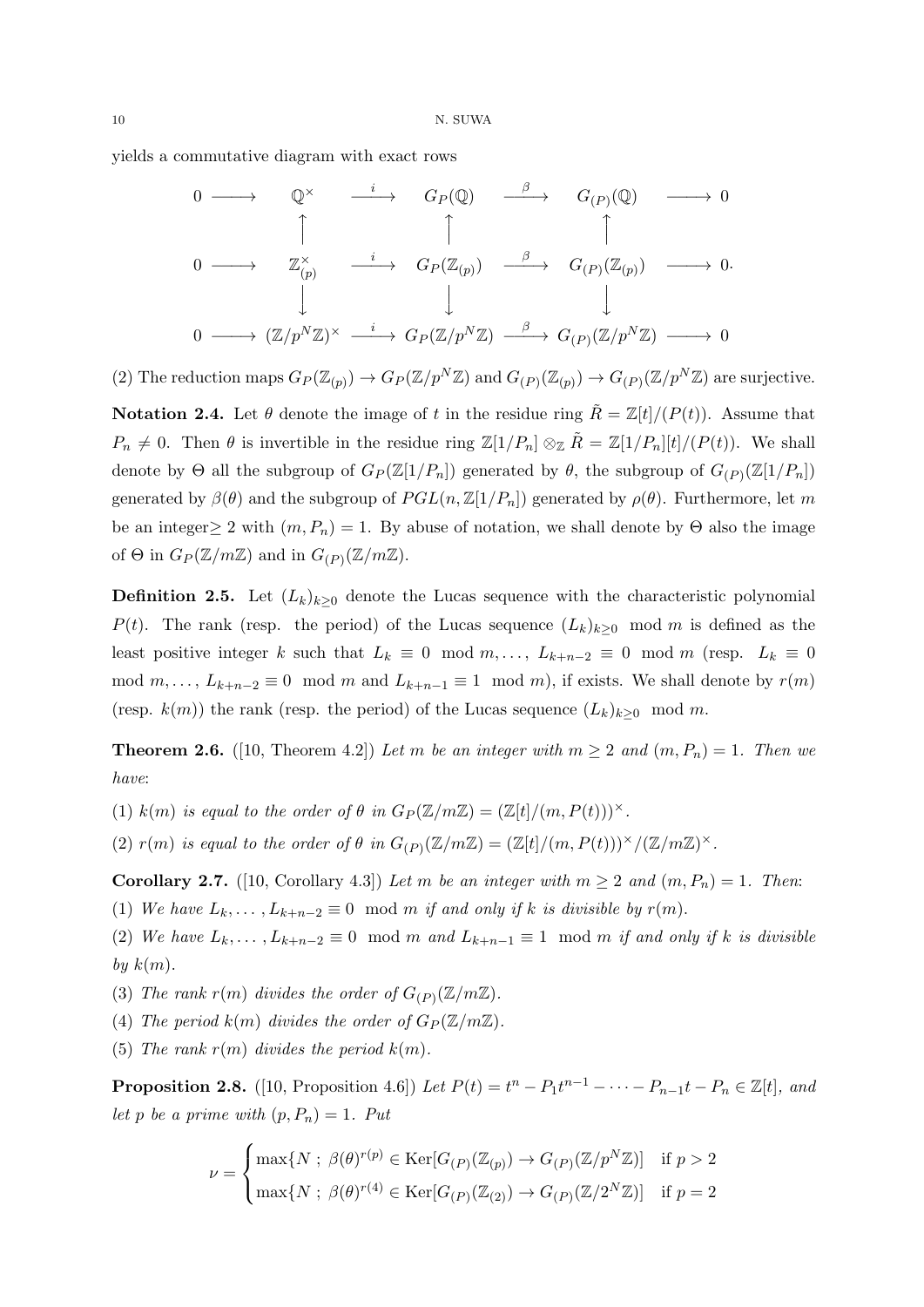*and*

$$
\nu' = \begin{cases} \max\{N \; ; \; \theta^{k(p)} \in \text{Ker}[G_P(\mathbb{Z}_{(p)}) \to G_P(\mathbb{Z}/p^N\mathbb{Z})] & \text{if } p > 2 \\ \max\{N \; ; \; \theta^{k(4)} \in \text{Ker}[G_P(\mathbb{Z}_{(2)}) \to G_P(\mathbb{Z}/2^N\mathbb{Z})] & \text{if } p = 2 \end{cases}.
$$

*Then we have, for*  $N > \nu$ ,

$$
r(p^N) = \begin{cases} p^{N-\nu}r(p) & \text{if } p > 2\\ 2^{N-\nu}r(4) & \text{if } p = 2 \end{cases}
$$

*and, for*  $N > \nu'$ ,

$$
k(p^N) = \begin{cases} p^{N-\nu'}k(p) & \text{if } p > 2 \\ 2^{N-\nu'}k(4) & \text{if } p = 2 \end{cases}.
$$

Now we reformuate the argument on divisibility of Lucas sequences, which is developed by Ward [12].

**Definition 2.9.** (Ward [12, Introduction]) Let  $P(t) = t^n - P_1 t^{n-1} - \cdots - P_{n-1} t - P_n \in \mathbb{Z}[t]$  and  $w = (w_k)_{k \geq 0} \in \mathcal{L}(P, \mathbb{Z})$ . An integer  $m \geq 2$  is said to be a maximal divisor of *w* if there exists *k* such that  $m|w_k, \ldots, m|w_{k+n-2}$  and  $m \nmid w_{k+n-1}$ .

**Notation 2.10.** Let  $P(t) = t^n - P_1 t^{n-1} - \cdots - P_{n-1} t - P_n \in \mathbb{Z}[t]$ , and let m be an integer  $\geq$  2 with  $(m, P_n) = 1$ . Then  $\theta$  is invertible in the residue ring  $\tilde{R} = \mathbb{Z}[t]/(m, P(t))$ . By abuse of notation, we denote by  $\Theta$  the subgroup of  $G_P(\mathbb{Z}/m\mathbb{Z})$  or  $G_{(P)}(\mathbb{Z}/m\mathbb{Z})$  generated by  $\theta$ .

**Theorem 2.11.** Let  $P(t) = t^n - P_1 t^{n-1} - \cdots - P_{n-1} t - P_n \in \mathbb{Z}[t]$  and  $w = (w_k)_{k \geq 0} \in \mathcal{L}(P, \mathbb{Z})$ , *and let m be an integer*  $≥ 2$  *with*  $(m, P_n) = 1$  *and*  $(m, w_0, \ldots, w_{n-1}) = 1$ *. Then, m is a maximal divisor of w if and only* [*w*] *is in the orbit*  $(0 : ... : 0 : 1) \Theta$  *in*  $\mathbb{P}^{n-1}(\mathbb{Z}/m\mathbb{Z})$ *.* 

Proof. It is sufficient to note that the multiplication by  $\theta$  on  $(\mathbb{Z}/m\mathbb{Z}) \otimes_{\mathbb{Z}} \tilde{R} = \mathbb{Z}[t]/(m, P(t))$ induces the shift operation  $(w_k)_{k>0} \mapsto (w_{k+1})_{k>0}$  on  $\mathcal{L}(P,\mathbb{Z}/m\mathbb{Z})$  through the isomorphism  $\omega : (\mathbb{Z}/m\mathbb{Z}) \otimes_{\mathbb{Z}} \tilde{R} \stackrel{\sim}{\rightarrow} \mathcal{L}(P,\mathbb{Z}/m\mathbb{Z}).$ 

**Remark 2.11.1.** Put  $\eta = \tilde{\omega}^{-1}(\boldsymbol{w}) \in \tilde{R} = \mathbb{Z}[t]/(P(t))$ . Then,  $[\boldsymbol{w}]$  is in the orbit  $(0 : \ldots : 0 : 1) \Theta$ in  $\mathbb{P}^{n-1}(\mathbb{Z}/m\mathbb{Z})$  if and only if  $\Delta(\boldsymbol{w})$  is prime to *m* and  $\beta(\eta) \in \Theta \subset G_{(P)}(\mathbb{Z}/m\mathbb{Z})$ .

**Remark 2.12.** Let  $P(t) = t^{n} - P_1 t^{n-1} - \cdots - P_{n-1} t - P_n \in \mathbb{Z}[t]$  and  $\eta \in G_P(\mathbb{Z}_{(p)})$ , and let p a prime with  $(p, P_n) = 1$ . Then the rank  $r(p)$  of the Lucas sequence with the characteristic polynomial  $P(t)$  is nothing but the order of the group  $\Theta \subset G_{(P)}(\mathbb{Z}/p\mathbb{Z})$  by Theorem 2.6. It follows that, if  $\beta(\eta) \in \Theta \subset G_{(P)}(\mathbb{Z}/p\mathbb{Z})$ , then  $r(p)$  is divisible by the order of  $\beta(\eta)$ .

The converse holds true under the assumption that  $G_{(P)}(\mathbb{Z}/p\mathbb{Z})$  is a cyclic group. This is the case when  $P(t)$  is irreducible in  $\mathbb{F}_p[t]$ , or  $P(t) = (t - \alpha)Q(t)$  in  $\mathbb{F}_p[t]$  with  $Q(t)$  irreducible over  $\mathbb{F}_p$ .

**Remark 2.13.** The assertions of Remark 2.12 is a generalization of some result in Ward [12].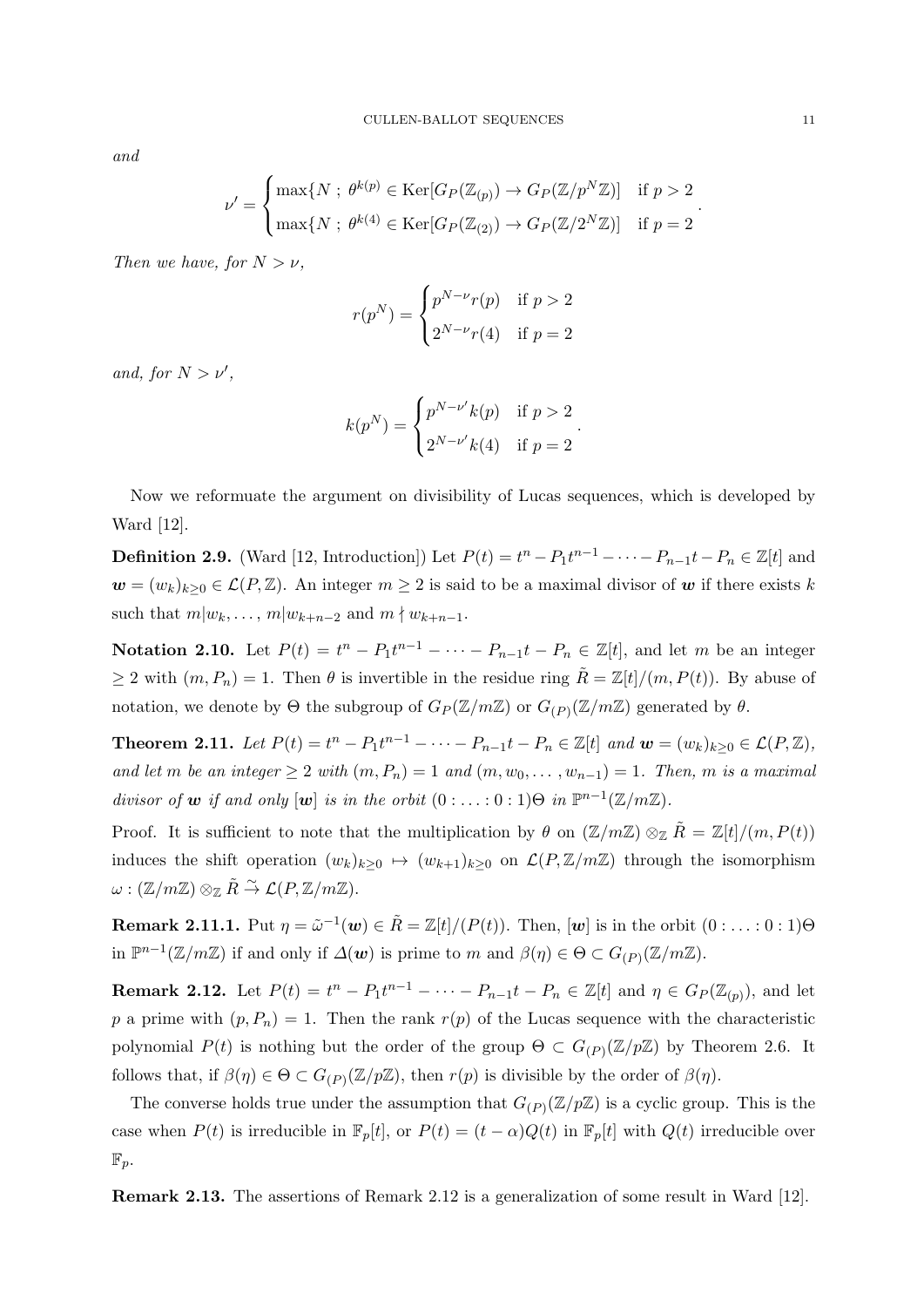Indeed, let  $P(t) = t^{n} - P_1 t^{n-1} - \cdots - P_{n-1} t - P_n \in \mathbb{Z}[t]$  with the discriminant  $D \neq 0$  and  $\mathbf{w} = (w_k)_{k \geq 0} \in \mathcal{L}(P, \mathbb{Z})$ . Put  $\eta = \tilde{\omega}^{-1}(\mathbf{w}) \in \tilde{R} = \mathbb{Z}[t]/(P(t))$ . Moreover, let *p* a prime with  $p \nmid D$ ,  $p \nmid P_n$  and  $p \nmid \Delta(w)$ . It is verified by Ward that:

(1) [12, Theorem 4.1] If *p* is a maximal divisor of  $w$ , then then  $r(p)$  is divisible by the order of  $\beta(\eta)$  in and  $G_{(P)}(\mathbb{Z}/p\mathbb{Z})$ .

(2) [12, Theorem 4.2] The converse of (1) holds true provided that (a) *n* is odd, (b)  $p-1$  is prime to *n*, (c)  $P(t)$  is irreducible in  $\mathbb{F}_p[t]$ .

**Remark 2.14.** Let  $P(t) = t^n - P_1 t^{n-1} - \cdots - P_{n-1} t - P_n \in \mathbb{Z}[t]$  with the discriminant  $D \neq 0$ . Let *K* denote the splitting field of  $P(t)$  over  $\mathbb{Q}$  and  $\mathcal{O}_K$  the ring of integers in *K*. Put  $R = \mathcal{O}_K[1/D]$ . Then we obtain an embedding of rings

$$
\mathcal{L}(P,\mathbb{Z})\longrightarrow \mathcal{L}(P,R)\stackrel{\xi\circ\tilde{\omega}^{-1}}{\stackrel{\sim}{\longrightarrow}} R^n.
$$

Therefore, if *p* is a prime with  $(p, D) = 1$ , then we obtain an embedding of rings

$$
{\mathcal L}(P,{\mathbb Z}_{(p)})\longrightarrow {\mathcal L}(P,{\mathbb Z}_{(p)}\otimes_{{\mathbb Z}}R)\stackrel{\xi\circ\tilde\omega^{-1}}{\stackrel{\sim}{\longrightarrow}}({\mathbb Z}_{(p)}\otimes_{{\mathbb Z}}R)^n
$$

and embeddings of groups

$$
G_P(\mathbb{Z}_{(p)}) \longrightarrow G_P(\mathbb{Z}_{(p)} \otimes_{\mathbb{Z}} R) \xrightarrow{\xi \circ \tilde{\omega}^{-1}} \mathbb{G}_m(\mathbb{Z}_{(p)} \otimes_{\mathbb{Z}} R)^n
$$
  

$$
\downarrow \qquad \qquad \downarrow \qquad \qquad \downarrow
$$
  

$$
G_P(\mathbb{Z}/p^N\mathbb{Z}) \longrightarrow G_P(R/p^N R) \xrightarrow{\xi \circ \tilde{\omega}^{-1}} \mathbb{G}_m(R/p^N R)^n
$$

Now let  $\eta \in G_P(\mathbb{Z}_{(p)})$ , and put

$$
\xi^{-1}(\tilde{\omega}(\eta)) = \Big(\sum_{i=1}^n \frac{A_i}{P'(\alpha_i)} \alpha_i^k\Big)_{k \ge 0}.
$$

Here  $P(t) = (t - \alpha_1)(t - \alpha_2) \cdots (t - \alpha_n)$  in  $K[t]$ . Then we have

the order of  $\beta(\eta)$  in  $G_{(P)}(\mathbb{Z}/p^N\mathbb{Z}) =$ 

the least positive integer 
$$
\nu
$$
 such that  $A_1^{\nu} \equiv A_2^{\nu} \equiv \cdots \equiv A_n^{\nu}$  mod  $p^N$ ,

as is suggested by Ward just after [3, Lemma 5.2]. In particular, we have

 $r(p^N) =$  the least positive integer *ν* such that  $\alpha_1^{\nu} \equiv \alpha_2^{\nu} \equiv \cdots \equiv \alpha_n^{\nu} \mod p^N$ ,

as is suggested by Ward at the beginning of [12, Section 3].

**Remark 2.15.** Let  $P(t) = t^n - P_1 t^{n-1} - \cdots - P_{n-1} t - P_n \in \mathbb{Z}[t]$  with  $P_n \neq 0$ . Then  $\theta$  is invertible in the residue ring  $\mathbb{Q} \otimes_{\mathbb{Z}} \tilde{R} = \mathbb{Q}[t]/((P(t))$ . Let  $\Theta$  denote the subgroup of  $G_{(P)}(\mathbb{Q})$  generated by the image of  $\theta$ . We may define the Laxton group associated to  $P(t)$  as the residue group *G*<sub>(*P*)</sub>(Q)/Θ. Indeed, *G*<sub>(*P*)</sub>(Q)/Θ is isomorphic to the Laxton group *G*(*P*) defined by Laxton [6]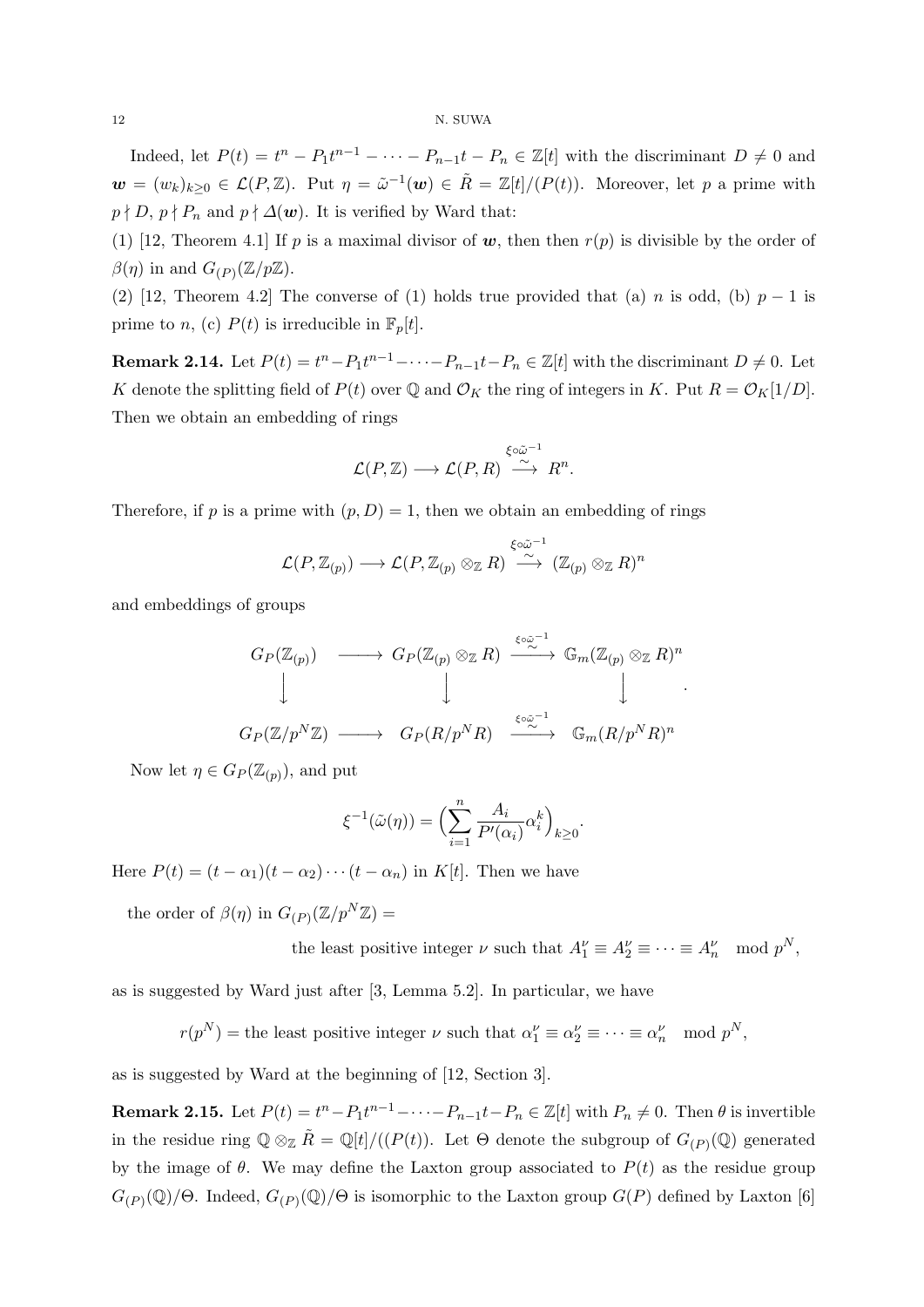in the case of  $n = 2$ , as is verified in [8, Theorem 4.2], and to the Laxton group  $G(P)$  defined by Ballot  $[1, Ch.4.3 \text{ and } Ch.5.3]$ . In both the articles,  $P(t)$  is assumed to be separable.

Let  $p$  be a prime with  $(p, P_n)$ , and put

$$
G(P,p) = \{[\boldsymbol{w}] \in G_{(P)}(\mathbb{Q})/\Theta \; ; \; p \text{ is a maximal divisor of } \boldsymbol{w}\}.
$$

Ballot [1, Theorem 5.4.9] asserts that  $G(P, p)$  is a subgroup of  $G_{(P)}(\mathbb{Q})/\Theta$ . We can verify  $G(P, p) = \text{Ker}[G_{(P)}(\mathbb{Z}_{(p)})/\Theta \to G_{(P)}(\mathbb{Z}/p\mathbb{Z})/\Theta]$  without assuming that  $P(t)$  is separable.

**Remark 2.16.** Let  $P(t) = t^3 - P_1 t^2 - P_2 t - P_3 \in \mathbb{Z}[t]$ . Let  $\mathbf{w} = (w_k)_{k \geq 0} \in \mathcal{L}(P, \mathbb{Z})$ , and let p be a prime. We call *p* a twin divisor if there exists *l* such that  $p|w_l$ ,  $p|w_{l+2}$  and  $p \nmid w_{l+1}$ , following Ballot [1, Ch.4.8]. Similarly as Theorem 2.11, we can verify the following:

**Proposition 2.16.1.** *Assume that*  $(p, P_3) = 1$ *. Then,*  $p$  *is a twin divisor of*  $w$  *if and only*  $[w]$ *is in the orbit*  $(0:1:0)\Theta$  *in*  $\mathbb{P}^2(\mathbb{Z}/p\mathbb{Z})$ *.* 

**Remark 2.16.2.** Put  $w = (0, 1, 0, ...) \in \mathcal{L}(P, \mathbb{Z})$  and  $\eta = \tilde{\omega}^{-1}(w) \in \tilde{R} = \mathbb{Z}[t]/(P(t))$ . Assume  $P_3 + P_1 P_2 \neq 0$ . Ballot verifies, in our terminology, that:

(1) *η* is invertible in  $\mathbb{Q}[t]/(P(t));$ 

(2)  $(P_3 + P_1 P_2)\tilde{\omega}(\eta^{-1})$  is given by  $(1, P_1, P_1^2, \dots)$  ([1, Lemma 4.8.3]).

We can generalize the argument on twin divisors as follows.

**Remark 2.17.** Let R be a ring and  $P(t) = t^{n} - P_1 t^{n-1} - \cdots - P_{n-1} t - P_n \in R[t]$ . Put

$$
\eta_j = -P_j - P_{j-1}\theta - \dots - P_1\theta^{j-1} + \theta^j
$$

for  $1 \leq j \leq n-1$ . Then  $\{1, \eta_1, \eta_2, \ldots, \eta_{n-1}\}$  is an R-basis of  $\tilde{R} = R[t]/(P(t))$ . Moreover, we have

$$
\tilde{\omega}(\eta_j)_k = \begin{cases} 1 & (k = n - 1 - j) \\ 0 & (0 \le k < n, \ k \neq n - 1 - j) \end{cases}.
$$

Similarly as Theorem 2.11 and Proposition 2.16.1, we can verify the following:

**Proposition 2.17.1.** Let  $P(t) = t^{n} - P_1 t^{n-1} - \cdots - P_{n-1} t - P_n \in \mathbb{Z}[t]$  with  $P_n \neq 0$  and  $\mathbf{w} = (w_k)_{k>0} \in \mathcal{L}(P,\mathbb{Z})$ . Let p be a prime with  $(p, P_n) = 1$ . Then, there exists l such that  $p|w_{l+i}$ for all i with  $0 \leq i < n$ ,  $i \neq n-1-j$  and  $p \nmid w_{l+n-1-j}$  if and only  $[\mathbf{w}]$  is in the orbit  $\tilde{\omega}(\eta_j) \Theta$  in  $\mathbb{P}^{n-1}(\mathbb{Z}/p\mathbb{Z})$ .

**Remark 2.18.** Let R be a ring and  $P(t) = t^{n} - P_1 t^{n-1} - \cdots - P_{n-1} t - P_n \in R[t]$ . Moreover, put  $P(t) = (t - P_1)Q(t) + r$  ( $Q(t) \in R[t], r \in R$ ). Then we obtain

$$
(-P_1 + \theta)Q(\theta) = -r = -P(P_1) = P_n + P_{n-1}P_1 + \dots + P_2P_1^{n-2}
$$

in  $\tilde{R} = R[t]/(P(t))$ , which implies Nr  $\eta_1 = P_n + P_{n-1}P_1 + \cdots + P_2P_1^{n-2}$ . Furthermore, we obtain inductively

$$
\theta^k Q(\theta) = P_1^k Q(\theta) - (P_1^{k-1} + P_1^{k-2}\theta + \dots + P_1 \theta^{k-2} + \theta^{k-1})r
$$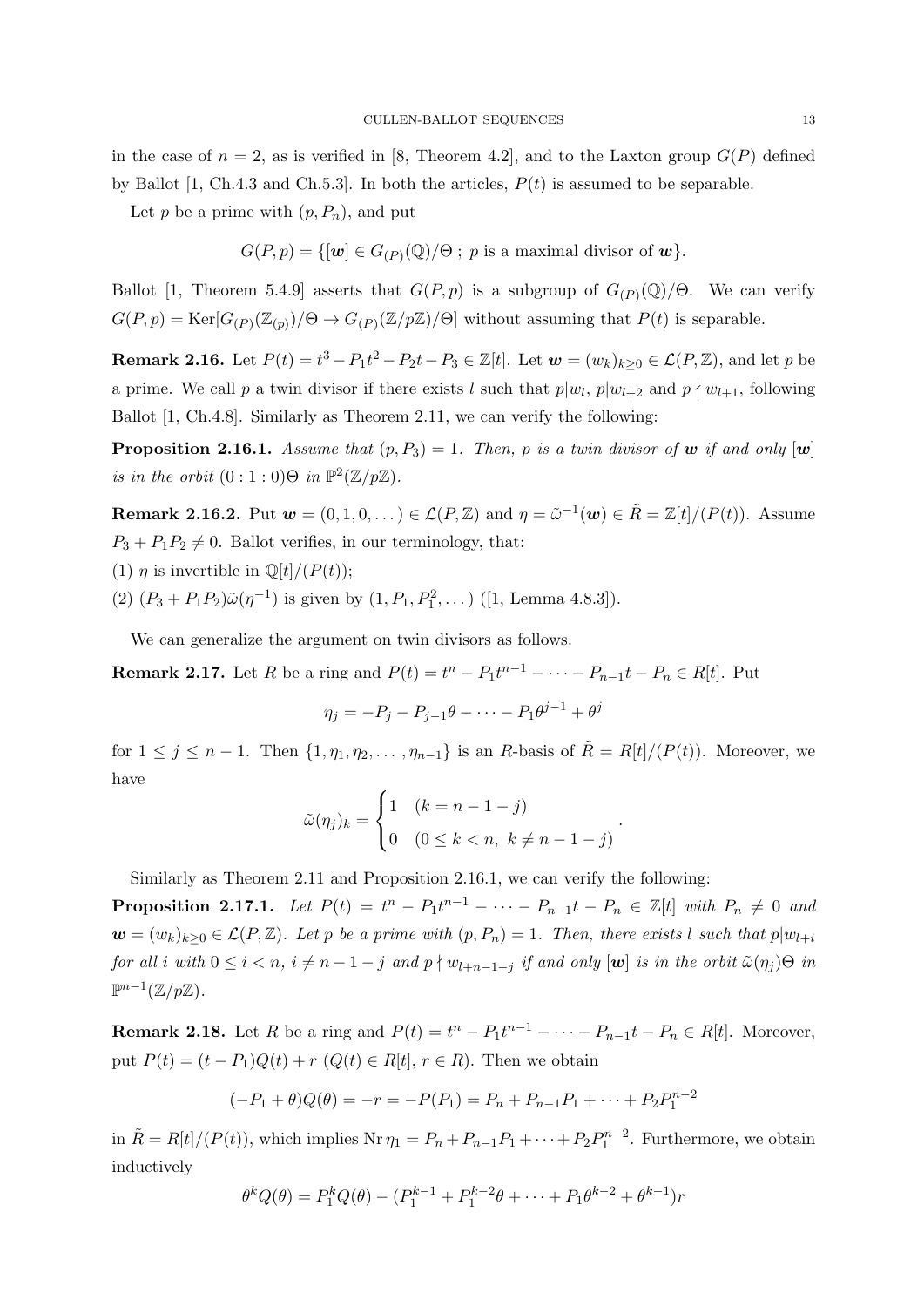for  $k > 0$ . This implies

$$
\tilde{\omega}(Q(\theta)) = (1, P_1, P_1^2, \dots, P_1^{n-1}, \dots)
$$

since  $Q(t) = t^{n-1} + \cdots$ .

It is easy to verify  $Nr \eta_{n-1} = \eta_{n-1} \theta = P_n$ . However, it is more subtle to calculate  $Nr \eta_j$  for  $1 < j < n-1$ . Here are few examples.

**Example 2.18.1.** Case of  $n = 4$ . Put

$$
\tilde{\eta}_2 = P_3^2 + (P_1 P_3 + P_4)\theta^2 - P_3 \theta^3.
$$

Then we obtain

$$
Nr \eta_2 = \eta_2 \tilde{\eta}_2 = P_1 P_3 P_4 - P_2 P_3^2 + P_4^2
$$

and

$$
\tilde{\omega}(\tilde{\eta}_2) = (-P_3, P_4, P_1P_4 - P_2P_3, -P_1P_2P_3 + P_1^2P_4 + P_2P_4, \dots).
$$

**Example 2.18.2.** Case of *n* = 5. Put

$$
\tilde{\eta}_2 = (P_1 P_3 P_4 - P_2 P_3^2 - P_3 P_5 + P_4^2) + (P_1 P_3^2 + P_3 P_4) \theta^2 + (P_1^2 P_3 + P_2 P_3 + P_1 P_4 + P_5) \theta^3 - (P_1 P_3 + P_4) \theta^4
$$
  
Then we obtain

$$
Nr \eta_2 = \eta_2 \tilde{\eta}_2 = -P_1 P_2 P_3 P_4 + P_1^2 P_3 P_5 + P_1 P_4 P_5 + P_2^2 P_3^2 + 2P_2 P_3 P_5 - P_2 P_4^2 + P_5^2
$$

and

$$
\tilde{\omega}(\eta_2) = (-P_1P_3 - P_4, P_2P_3 + P_5, P_1P_5 - P_2P_4, -P_1P_2P_4 + P_1^2P_5 + P_2^2P_3 + P_2P_5, \dots).
$$

Put now

$$
\tilde{\eta}_3 = P_4^3 + (-P_1 P_4 P_5 + P_2 P_4 - P_5^2)\theta^2 + (P_1 P_4^2 + P_4 P_5)\theta^3 - P_4^2 \theta^4.
$$

Then we obtain

$$
Nr \eta_3 = \eta_3 \tilde{\eta}_3 = -P_1 P_4 P_5 + P_2 P_4^2 P_5 - P_3 P_4^3 - P_5^3
$$

and

 $\tilde{\omega}(\eta_3) =$ 

$$
(-P_4^2, P_4P_5, -P_5^2, -P_1P_5^2 + P_2P_4P_5 - P_3P_4^2, P_1P_2P_4P_5 - P_1P_3P_4^2 - P_1^2P_5^2 - P_2P_5^2 + P_3P_4P_5, \dots).
$$

### 3. Cullen-Ballot sequences

**Notation 3.1.** Let  $\alpha \in R$  and  $Q(t) = t^m - \beta_1 t^{m-1} - \cdots - \beta_{m-1} t - \beta_m \in R[t]$ , and put  $P(t) = (t - \alpha)^2 Q(t)$  and  $P_1(t) = (t - \alpha)Q(t)$ . Let *D* denote the discriminant of  $P_1(t)$ . Moreover, we put

$$
\tilde{R} = R[t]/(P(t)), \ \tilde{R}_1 = R[t]/(P_1(t)), \ \tilde{R}_Q = R[t]/(Q(t))
$$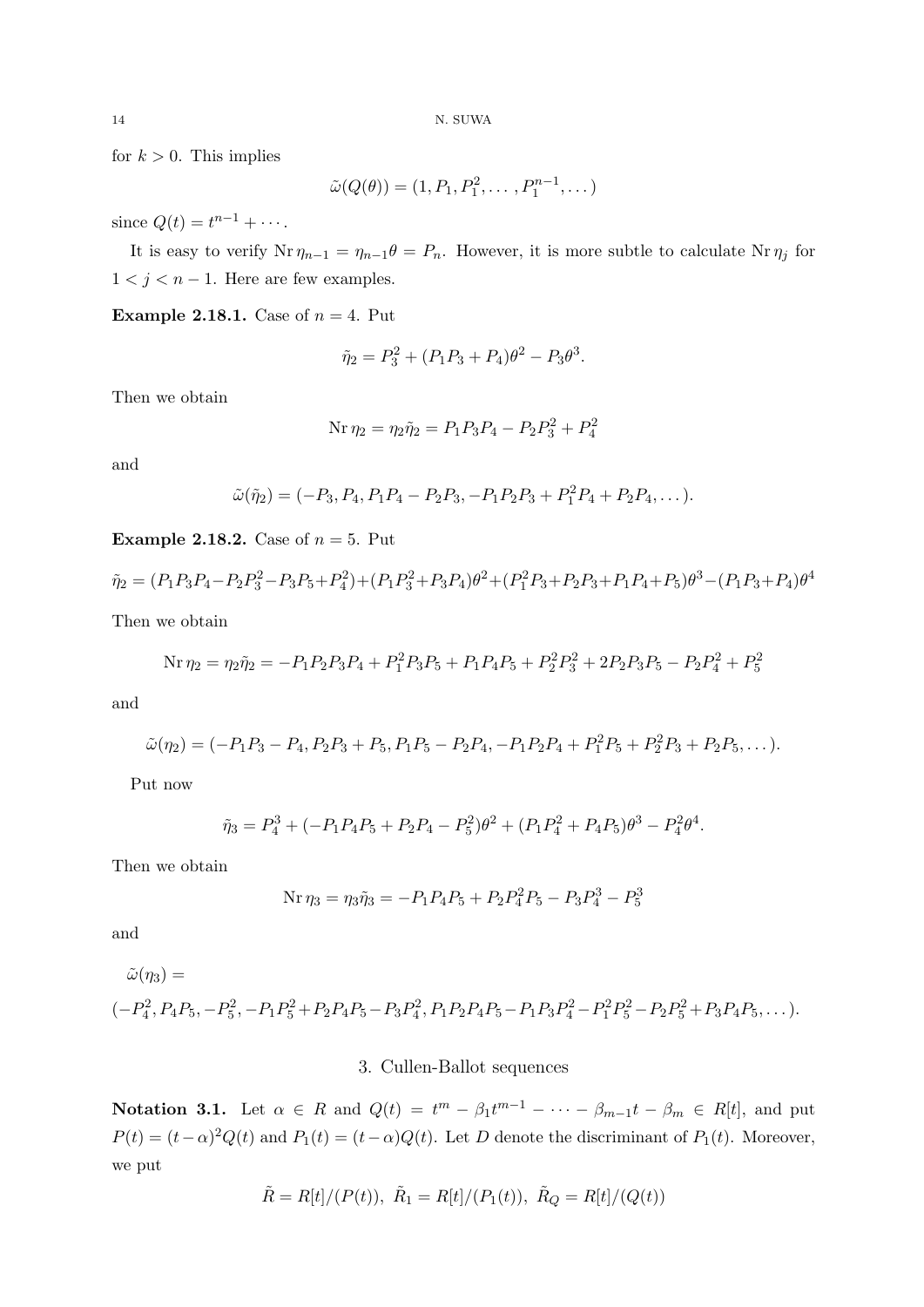and

$$
G_P=\prod_{\tilde{R}/R}\mathbb{G}_{m,\tilde{R}},\ G_{P_1}=\prod_{\tilde{R}_1/R}\mathbb{G}_{m,\tilde{R}_1},\ G_Q=\prod_{\tilde{R}_Q/R}\mathbb{G}_{m,\tilde{R}_Q}
$$

as is done in 2.1.

The reduction map  $\tilde{R}^{\times} = (R[t]/(P(t)))^{\times} \rightarrow \tilde{R}_{1}^{\times} = (R[t]/(P_{1}(t)))^{\times}$  is represented by a homomorphim of group *R*-schemes  $\pi$  :  $G_P = \prod_{\tilde{R}/R} \mathbb{G}_{m,\tilde{R}} \to G_{P_1} = \prod_{\tilde{R}_1/R} \mathbb{G}_{m,\tilde{R}_1}$ . Futhermore we obtain a commutative digaram with exact rows

0 *−−−→* G*m,R −−−→ G<sup>P</sup> −−−→ G*(*P*) *−−−→* 0 y*π* y*π* 0 *−−−→* G*m,R −−−→ GP*<sup>1</sup> *−−−→ G*(*P*1) *−−−→* 0 *.*

**Proposition 3.2.** The homomorphism  $\pi$  :  $G_P \rightarrow G_{P_1}$  is faithfully flat, and  $\text{Ker}[\pi : G_P \rightarrow G_{P_1}]$ *is isomorphic to the additive group scheme*  $\mathbb{G}_{a,R}$ *.* 

Proof. Let *S* be an *R*-algebra. Then we have

$$
Ker[G_P(S) \to G_{P_1}(S)] = \{1 + a(\theta - \alpha)Q(\theta) ; a \in S\}.
$$

The map  $a \mapsto 1 + a(\theta - \alpha)Q(\theta)$  gives rise to an isomorphism  $S \stackrel{\sim}{\to} \text{Ker}[G_P(S) \to G_{P_1}(S)]$ , and the injective homomorphism  $S \to G_P(S)$  is represented by a homomorphism of group *R*-schemes  $\mathbb{G}_{a,R} \to G_P$ . On the other hand, the reduction map  $G_P(S) = (S[t]/((t-\alpha)^2 Q(t)))^{\times} \to G_{P_1}(S)$  $(S[t]/((t-\alpha)Q(t)))^{\times}$  is surjective since  $\mathbb{G}_{m,S}$  is smooth over R and  $\text{Ker}[S[t]/((t-\alpha)^{2}Q(t)) \rightarrow$  $S[t]/((t-\alpha)Q(t))$ ] is a nilpotent ideal of  $S[t]/((t-\alpha)^2Q(t))$ .

**Remark 3.3.** Combining the exact sequence

$$
0 \longrightarrow \mathbb{G}_{a,R} \longrightarrow G_P \stackrel{\pi}{\longrightarrow} G_{P_1} \longrightarrow 0.
$$

with the commutative diagram in 3.1, we obtain a commutative diagram with exact rows and columns

$$
\begin{array}{ccccccc}\n & & & & & & 0 & & 0 & \\
 & & & & & & \downarrow & & \\
 & & & & & & \downarrow & & \\
0 & \longrightarrow & \mathbb{G}_{a,R} & \longrightarrow & G_P & \xrightarrow{\pi} & G_{P_1} & \longrightarrow & 0 \\
 & & & & & & \downarrow & & \\
0 & \longrightarrow & \mathbb{G}_{a,R} & \longrightarrow & G_{(P)} & \xrightarrow{\pi} & G_{(P_1)} & \longrightarrow & 0 \\
 & & & & & & \downarrow & & \\
0 & & & & & & \downarrow & & \\
\end{array}
$$

**Notation 3.4.** Define a map  $\eta : R[\varepsilon]^{\times} \to R^{\times} \times R$  by  $\eta(a + b\varepsilon) = (a, b/a)$ . Then  $\eta$  is an isomorphism and represented by an isomorphism of group *R*-schemes  $\eta : \prod_{R[\varepsilon]/R} \mathbb{G}_{m,R[\varepsilon]} \stackrel{\sim}{\to}$  $\mathbb{G}_{m,R}\times \mathbb{G}_{a,R}$ .

*,*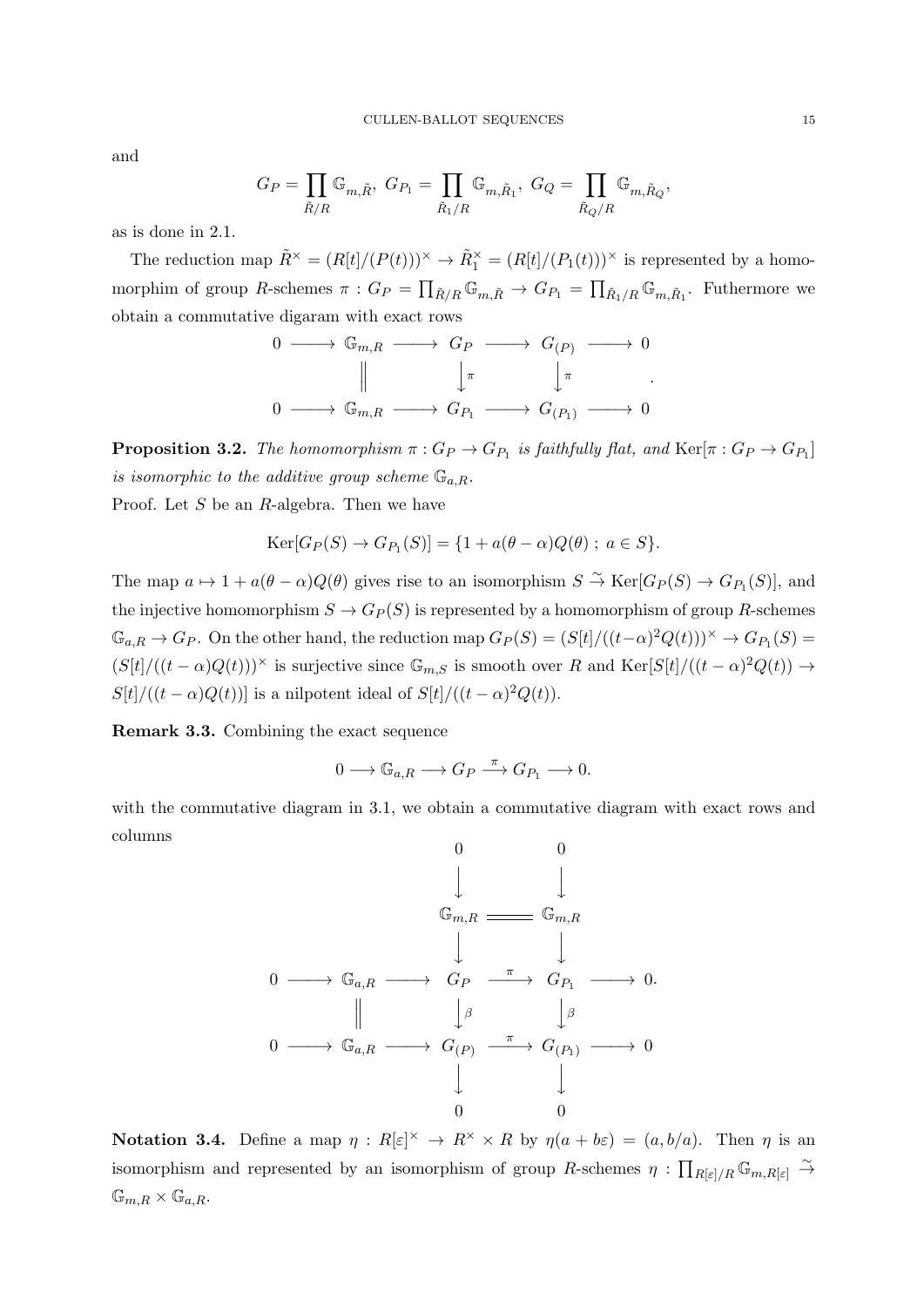**Remark 3.5.** Let *D* denote the discriminant of  $P_1(t)$ , and assume  $D \neq 0$ . Moreover, let  $\theta$ ,  $\theta_1$  and  $\theta_Q$  denote the image of t in the residue rings  $R[t]/(P(t))$ ,  $R[t]/(P_1(t))$  and  $R[t]/(Q(t))$ , respectively. As in 1.6, define a homomorphism of *R*-algebras

$$
\xi : \tilde{R} = R[t]/(P(t)) \to R[\varepsilon] \times \tilde{R}_Q
$$

by

$$
\theta \mapsto (\alpha + \varepsilon, \theta_Q)
$$

and a homomorphism of *R*-algebras

$$
\xi_1 : \tilde{R}_1 = R[t]/(P_1(t)) \to R[\varepsilon] \times \tilde{R}_Q
$$

by  $\theta \mapsto (\alpha, \theta_Q)$ . Then the homomorphisms of multiplicative groups

$$
\xi : \tilde{R}^{\times} \to R[\varepsilon]^{\times} \times \tilde{R}_Q^{\times}
$$

and

$$
\xi_1 : \tilde{R}_1^\times \to R^\times \times \tilde{R}_Q^\times
$$

are represented by homomorphisms of group *R*-schemes

$$
\xi: G_P = \prod_{\tilde{R}/R} \mathbb{G}_{m,\tilde{R}} \to (\mathbb{G}_{m,R} \times \mathbb{G}_{a,R}) \times G_Q = (\mathbb{G}_{m,R} \times \mathbb{G}_{a,R}) \times \prod_{\tilde{R}_Q/R} \mathbb{G}_{m,\tilde{R}_Q}
$$

and

$$
\xi_1: G_{P_1} = \prod_{\tilde{R}_1/R} \mathbb{G}_{m,\tilde{R}_1} \to \mathbb{G}_{m,R} \times G_Q = \mathbb{G}_{m,R} \times \prod_{\tilde{R}_Q/R} \mathbb{G}_{m,\tilde{R}_Q},
$$

respectively. Moreover, we have a commutative diagram with exact rows

$$
\begin{array}{ccccccc}\n0 & \longrightarrow & \mathbb{G}_{a,R} & \longrightarrow & & G_P & & \xrightarrow{\pi} & & G_{P_1} & \longrightarrow & 0 \\
\downarrow & & & & & \xi \downarrow & & & \xi_1 \downarrow & & \vdots \\
0 & \longrightarrow & \mathbb{G}_{a,R} & \longrightarrow & (\mathbb{G}_{m,R} \times \mathbb{G}_{a,R}) \times G_Q & \longrightarrow & \mathbb{G}_{m,R} \times G_Q & \longrightarrow & 0\n\end{array}
$$

Here  $\mathbb{G}_{a,R} \to (\mathbb{G}_{m,R} \times \mathbb{G}_{a,R}) \times G_Q$  is defined by  $a \mapsto (1,a,1)$ , and  $(\mathbb{G}_{m,R} \times \mathbb{G}_{a,R}) \times G_Q \to$  $\mathbb{G}_{m,R} \times G_Q$  by  $(a, b, \eta) \mapsto (a, \eta)$ , respectively. As is remarked at the end of Example 1.6,  $\xi: G_P \to (\mathbb{G}_{m,R} \times \mathbb{G}_{a,R}) \times G_Q$  and  $\xi_1: G_{P_1} \to \mathbb{G}_{m,R} \times G_Q$  are isomorphic over  $R[1/D]$ .

**Remark 3.6.** Define homomorphisms

$$
\beta : (\mathbb{G}_{m,R} \times \mathbb{G}_{a,R}) \times G_Q \to \mathbb{G}_{a,R} \times G_Q
$$

and

$$
\beta_1 : \mathbb{G}_{m,R} \times G_Q \to G_Q
$$

by  $(a, b, \eta) \mapsto (b, \eta/a)$  and  $(a, \eta) \mapsto \eta/a$ , respectively. Then we obtain commutative diagrams

$$
G_P \longrightarrow (\mathbb{G}_{m,R} \times \mathbb{G}_{a,R}) \times G_Q
$$

$$
\downarrow^{\beta} \qquad \qquad \downarrow^{\beta}
$$

$$
G_{(P)} \longrightarrow \qquad \mathbb{G}_{a,R} \times G_Q
$$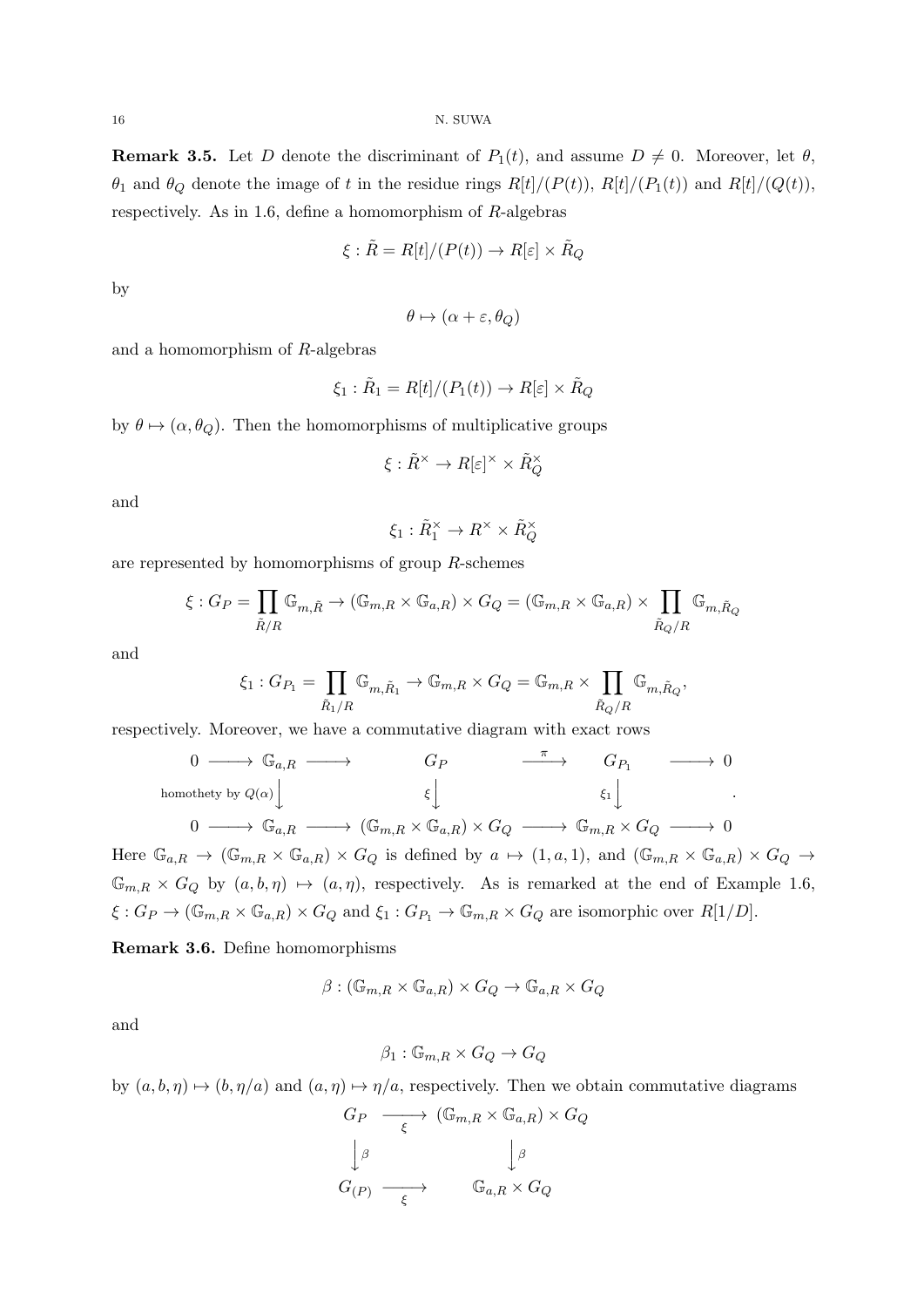and

$$
G_{P_1} \longrightarrow \mathbb{G}_{m,R} \times G_Q
$$

$$
\downarrow^{\beta} \qquad \qquad \downarrow^{\beta_1}
$$

$$
G_{(P_1)} \longrightarrow G_Q
$$

*.*

Moreover, we have a commutative diagram with exact rows

$$
\begin{array}{ccccccc}\n0 & \longrightarrow & \mathbb{G}_{a,R} & \longrightarrow & G_{(P)} & \xrightarrow{\pi} & G_{(P_1)} & \longrightarrow & 0 \\
\text{homothety by } Q(\alpha) & & & \xi & & \xi_1 \\
0 & \longrightarrow & \mathbb{G}_{a,R} & \longrightarrow & \mathbb{G}_{a,R} \times G_Q & \longrightarrow & G_Q & \longrightarrow & 0\n\end{array}
$$

Furthermore,  $\xi$ :  $G_{(P)} \to \mathbb{G}_{a,R} \times G_Q$  and  $\xi_1$ :  $G_{P_1} \to G_Q$  are isomorphic over  $R[1/D]$ .

**Notation 3.7.** Let  $\alpha \in \mathbb{Z}$  and  $Q(t) = t^m - \beta_1 t^{m-1} - \cdots - \beta_{m-1} t - \beta_m \in \mathbb{Z}[t]$ , and put  $P(t) = (t - \alpha)^2 Q(t)$  and  $P(t) = (t - \alpha)Q(t)$ . Let *D* denote the discriminant of  $P_1(t)$ . We assume  $D \neq 0$ .

Now take a prime *p* with  $(p, \alpha\beta_m) = 1$ . Then  $\theta$  is invertible in  $\tilde{R} = R[t]/(P(t))$ . By abuse of notation, we denote by  $\Theta$  the subgroup of  $G_{(P)}(\mathbb{Z}_{(p)})$  or  $G_{(P)}(\mathbb{Z}/p^N\mathbb{Z})$  generated by the image of  $\theta \in G_P(\mathbb{Z}_{(p)})$ , and by  $\Theta_1$  the subgroup of  $G_{(P_1)}(\mathbb{Z}_{(p)})$  or  $G_{(P_1)}(\mathbb{Z}/p^N\mathbb{Z})$  generated by the image of  $\theta_1 \in G_{P_1}(\mathbb{Z}_{(p)})$ .

**Theorem 3.8.** *Assume*  $(p, D) = 1$ *. Then we have*  $\Theta \supset \text{Ker}[\pi : G_{(P)}(\mathbb{Z}/p\mathbb{Z}) \to G_{(P_1)}(\mathbb{Z}/p\mathbb{Z})]$  *in*  $G_{(P)}(\mathbb{Z}/p\mathbb{Z})$ .

Proof. Let  $r_1(p)$  denote is the order of  $\theta_1$  in  $G_{(P_1)}(\mathbb{Z}/p\mathbb{Z})$ . Then  $r_1(p)$  is prime to p. Indeed, the order of the multiplicative group  $G_{P_1}(\mathbb{Z}/p\mathbb{Z}) = (\mathbb{F}_p[t]/(P_1(t)))^{\times}$  is prime to *p* since  $P_1(t)$  is separable over  $\mathbb{F}_p$ . Therefore, the order of  $G_{(P_1)}(\mathbb{Z}/p\mathbb{Z})$  is also prime to p.

On the other hand, by Remark 3.6, the homomorphisms  $\xi : G_{(P)}(\mathbb{Z}/p\mathbb{Z}) \to \mathbb{G}_a(\mathbb{Z}/p\mathbb{Z}) \times$  $G_Q(\mathbb{Z}/p\mathbb{Z})$  and  $\xi_1: G_{(P_1)}(\mathbb{Z}/p\mathbb{Z}) \to G_Q(\mathbb{Z}/p\mathbb{Z})$  are bijective, and we have  $\xi(\theta) = (1/\alpha, \theta_Q/\alpha)$ and  $\xi_1(\theta_1) = \theta_Q/\alpha$ . Hence we obtain

$$
\xi(\theta^{r_1(p)}) = (r_1(p)/\alpha, 1) \neq 0 \text{ in } \mathbb{G}_a(\mathbb{Z}/p\mathbb{Z}) \times G_Q(\mathbb{Z}/p\mathbb{Z}),
$$

which implies that  $\xi(\theta^{r_1(p)})$  generates  $\mathbb{Z}/p\mathbb{Z} = \text{Ker}[\pi : G_{(P)}(\mathbb{Z}/p\mathbb{Z}) \to G_{(P_1)}(\mathbb{Z}/p\mathbb{Z})]$ . Hence the result.

Combining Theorem 3.8 and Theorem 2.11, we obtain the following:

**Corollary 3.9.** *Let*  $w = (w_k)_{k \geq 0} \in \mathcal{L}(P, \mathbb{Z})$  *with*  $(w_0, w_1, \ldots, w_{n-1}) = 1$ *, and define*  $v =$  $(v_k)_{k\geq 0} \in \mathcal{L}(P_1,\mathbb{Z})$  by  $v_k = w_{k+1} - \alpha w_k$ . Then, p is a maximal divisor of **w** if and only p is a *maximal divisor of v.*

**Corollary 3.10.** Let p be an odd prime and N a positive integer, and let  $r(p^N)$  denote the *rank mod*  $p^N$  *of the Lucas sequence with the characteristic polynomial*  $P(t)$ *. Then we have*  $r(p^N) = p^N r_1(p)$ .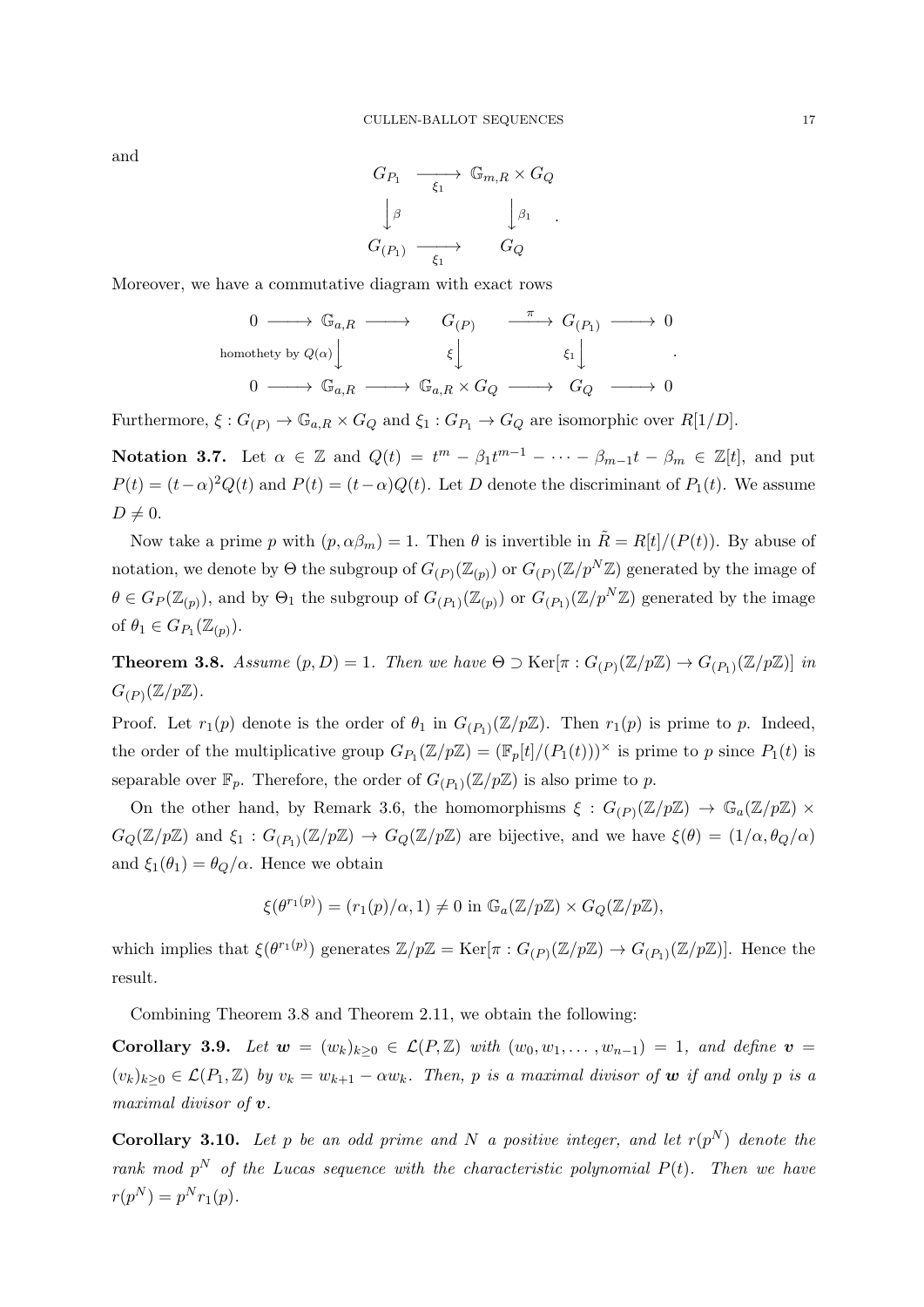18 N. SUWA

Proof. First note that  $r(p^N)$  is nothing but the order of  $\theta$  in  $G_{(P)}(\mathbb{Z}/p^N\mathbb{Z})$ , as is recalled in Theorem 2.6. By Theorem 3.8, we obtain  $r(p) = pr_1(p)$ . Furthermore, we have

$$
\xi(\theta^{pr_1(p)}) = (pr_1(p)/\alpha, 1) \neq 0 \text{ in } \mathbb{G}_a(\mathbb{Z}/p^2\mathbb{Z}) \times G_Q(\mathbb{Z}/p^2\mathbb{Z})
$$

since  $r_1(p)$  is prime to *p*. Therefore, by Proposition 2.8, we obtain  $r(p^N) = p^{N-1}r(p)$  for  $N > 1$ . Hence the result.

**Example 3.11.** (Ballot [3, Section 3, pp.341]) Let  $\alpha, \beta \in \mathbb{Z}$  with  $\alpha \neq \beta$ . We shall call the sequence  $(c_k)_{k>0}$  defined by

$$
c_k = \left\{ \frac{k}{\alpha - \beta} - \frac{2\beta - \alpha}{(\alpha - \beta)^2} \right\} \alpha^k + \frac{\beta}{(\alpha - \beta)^2} \beta^k
$$

the Cullen-Ballot sequence associated to  $(\alpha, \beta)$ . It is easily verified that, for every prime *p* with  $(p, \alpha\beta(\alpha - \beta)) = 1$ , we have  $c_{p-2} \equiv 0 \mod p$ ,  $c_{p-1} \equiv 0 \mod p$  and  $c_p \equiv 1 \mod p$ .

The Cullen-Ballot sequence associated to  $(2, 1)$  is nothing but the Cullen sequence  $(k2^k+1)_{k\geq 0}$ . We now reformulate the Cullen-Ballot sequences in our own way.

Put  $P(t) = (t - \alpha)^2 (t - \beta)$  and  $\Delta = \alpha \beta (\alpha - \beta)$ , and let  $\theta$  denote the image of *t* in the residue ring  $\mathbb{Z}[t]/(P(t))$ . The homomorphism of rings  $\xi : \mathbb{Z}[t]/(P(t)) \to \mathbb{Z}[\varepsilon] \times \mathbb{Z}$  by  $\xi(\theta) = (\alpha + \varepsilon, \beta)$ , and the homomorphism of group schemes  $\xi: G_{(P)} \otimes_{\mathbb{Z}} \mathbb{Z}[1/\Delta] \to \mathbb{G}_{a,\mathbb{Z}[1/\Delta]} \times \mathbb{G}_{m,\mathbb{Z}[1/\Delta]}$  is given by  $\xi(\theta) = (1/\alpha, \beta/\alpha)$ . Hence we obtain

$$
\Theta = \left\{ \left( \frac{k}{\alpha}, \frac{\beta^k}{\alpha^k} \right) ; k \in \mathbb{Z} \right\} \subset \mathbb{Q} \times \mathbb{Q}^{\times}
$$

under the identification  $\xi$  :  $G_{(P)}(\mathbb{Q}) \stackrel{\sim}{\to} \mathbb{G}_a(\mathbb{Q}) \times \mathbb{G}_m(\mathbb{Q}) = \mathbb{Q} \times \mathbb{Q}^{\times}$ . Moreover, the Lucas sequence  $(L_k)_{k>0}$  with the characteristic polynomial  $P(t)$  is given by

$$
L_k = \frac{1}{\alpha - \beta} k \alpha^{k-1} - \frac{\alpha^k}{(\alpha - \beta)^2} + \frac{\beta^k}{(\alpha - \beta)^2},
$$

as is remarked in 1.7.1.

Put now

$$
\eta = \theta + \frac{1}{\alpha - \beta} (\theta - \alpha)(\theta - \beta).
$$

Then we have

$$
\tilde{\omega}(\eta) = \left( L_{k+1} + \frac{\alpha^k}{\alpha - \beta} \right)_{k \ge 0} = (c_k)_{k \ge 0}.
$$

Furthermore, we have

$$
\xi(\eta) = \left(\frac{2}{\alpha}, \frac{\beta}{\alpha}\right)
$$

in  $\mathbb{G}_a(\mathbb{Q}) \times \mathbb{G}_m(\mathbb{Q}) = \mathbb{Q} \times \mathbb{Q}^\times$ , which implies that  $\eta \notin \Theta \subset \mathbb{Q} \times \mathbb{Q}^\times$ . On the other hand, let p be a prime with  $(p, \alpha\beta(\alpha - \beta)) = 1$ . Then we obtain

$$
\xi(\theta^{p-2}\eta) = \left(\frac{p}{\alpha}, \frac{\beta^{p-1}}{\alpha^{p-1}}\right) \equiv (0,1) = \xi(1) \mod p,
$$

as is desired.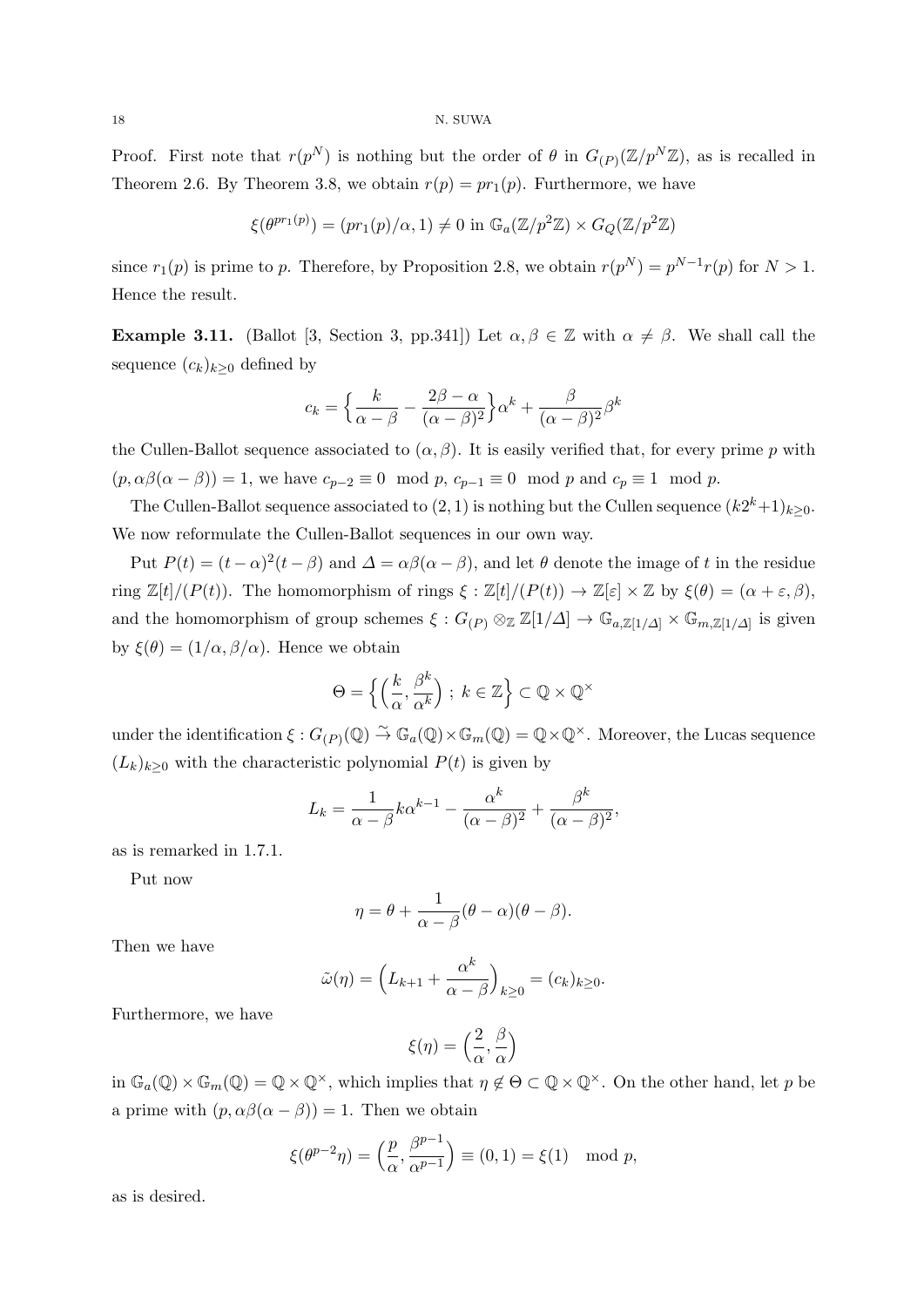**Remark 3.12.** We adapt the argument developed by Ballot [2, Section 3 and Section 6] to our context. First we recall Ballot's argument, replacing his notations to ours.

Let  $\alpha \in \mathbb{Z}$  and  $Q(t) \in \mathbb{Z}[t]$ , and put  $P(t) = (t - \alpha)^2 Q(t)$  and  $P(t) = (t - \alpha)Q(t)$ . Assume that  $Q(t)$  is separable with the factorization  $Q(t) = (t - \beta_1) \cdots (t - \beta_m)$  in  $\mathbb{C}[t]$  and that  $\alpha \beta_1 \cdots \beta_m \neq 0$ .

The Lucas sequence with the characteristic polynomial has the closed form

$$
(\gamma k + \gamma')\alpha^k + \gamma_1\beta_1^k + \cdots + \gamma_m\beta_m^k.
$$

Indeed, we have

$$
\gamma = \frac{1}{\alpha P'_1(\alpha)}, \ \gamma_1 = \frac{1}{P'(\beta_1)}, \dots, \ \gamma_m = \frac{1}{P'(\beta_m)}, \ \gamma' = -(\gamma_1 + \dots + \gamma_m),
$$

as is recalled in Remarked 1.7.

Here are some definitons:

(1) the standard form for a sequence  $w \in \mathcal{L}(P, \mathbb{Z})$  is defined by

$$
w_k = (A\gamma k + A'\gamma')\alpha^k + A_1\gamma_1\beta_1^k + \dots + A_m\gamma_m\beta_m^k,
$$

which is written as  $w = \langle A, A', A_1, \ldots, A_m \rangle$ .

(2) the product of  $w = \langle A, A', A_1, \ldots, A_m \rangle$  and  $v = \langle B, B', B_1, \ldots, B_m \rangle$  is defined by

$$
\mathbf{w} \cdot \mathbf{v} = \langle AB, A'B', A_1B_1, \ldots, A_mB_m \rangle.
$$

(3) we say that  $w = \langle A, A', A_1, \ldots, A_m \rangle$  and  $v = \langle B, B', B_1, \ldots, B_m \rangle$  are weakly equivalent (write  $w \sim w$ ) if there exist  $q \in \mathbb{Q}$  and  $s \in \mathbb{Z}$  such that  $qA = B\alpha^s$ ,  $qA_1 = B_1\beta^s_1, \ldots, qA_m =$  $B_m \beta_m^s$ .

(4)  $G(P)$  denotes the set of equivalence classes by the equivalence relation  $\sim$  on

$$
\{\langle A, A', A_1, \ldots, A_m \rangle \in \mathcal{L}(P, \mathbb{Z}) \; ; \; AA_1 \cdots A_m \neq 0 \}.
$$

Ballot verifies the following assertions:

(I) ([2, Theorem 4 and Theorem 18]) The projection  $\pi$  :  $\langle A, A', A_1, \ldots, A_m \rangle \mapsto \langle A, A_1, \ldots, A_m \rangle$ induces an isomorphism  $G(P) \stackrel{\sim}{\to} G(P_1)$ . Here  $G(P_1)$  denotes the Laxton group associated to  $P_1(t)$  defined by Laxton [6] and Ballot[1].

(II) ([2, Theorem 8]) Let  $p$  be a prime, and define  $G(P, p)$  as the set of weak equivalence classes in  $G(P)$  having *p* as a maximal divisor. Then the projection map  $\pi$  induces an isomorphism  $G(P, p) \stackrel{\sim}{\rightarrow} G(P_1, p)$ . Here  $G(P_1, p)$  denotes the set of equivalence classes in  $G(P_1)$  having *p* as a maximal divisor, defined by Laxton [6] and Ballot[1].

It would be safe to repair a part of the infrastructure built by Ballot. A standard form for a sequence  $w \in \mathcal{L}(P, \mathbb{Z})$  should be defined by

$$
w_k = \{A(\gamma k + \gamma') + A'\gamma''\}\alpha^k + A_1\gamma_1\beta_1^k + \dots + A_m\gamma_m\beta_m^k,
$$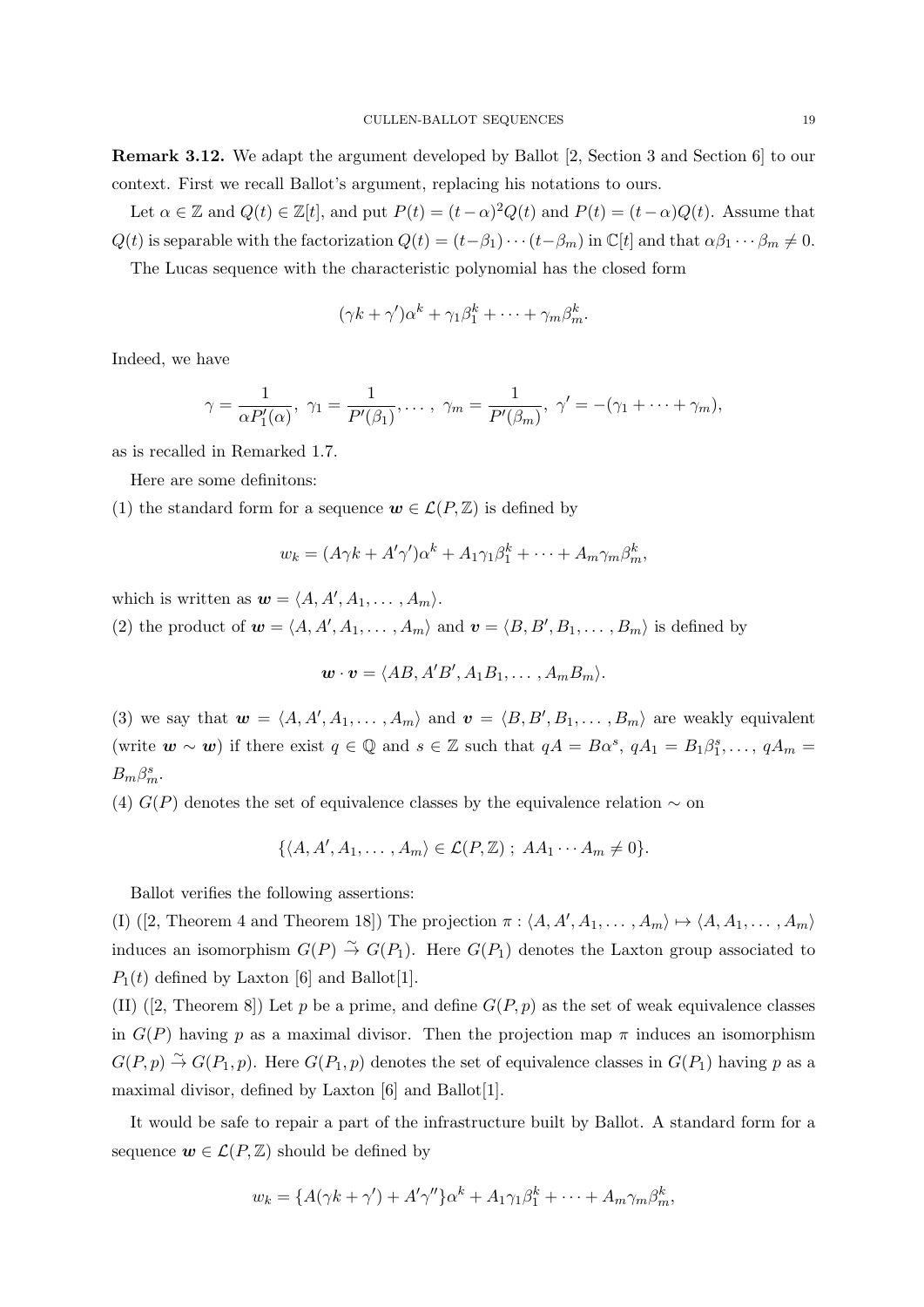where  $\gamma'' = 1/P'_1(\alpha)$ . Moreover, the product of two sequences  $\mathbf{w} = \langle A, A', A_1, \dots, A_m \rangle$  and  $v = \langle B, B', B_1, \ldots, B_m \rangle$  is given by

$$
\mathbf{w}\cdot\mathbf{v}=\langle AB, AB'+A'B, A_1B_1,\ldots,A_mB_m\rangle.
$$

Now let  $\theta$  and  $\theta_1$  denote the image of *t* in the residue ring  $\mathbb{Q}[t]/(P(t))$  and the image of *t* in the residue ring  $\mathbb{Q}[t]/(P_1(t))$ , respectively. Moreover, let  $\Theta$  and  $\Theta_1$  denote the subgroup of  $G_{(P)}(\mathbb{Q})$  generated by  $\beta(\theta)$  and the subgroup of  $G_{(P_1)}(\mathbb{Q})$  generated by  $\beta(\theta_1)$ , respectively. Then we can verify that  $G(P)$  is isomorphic to  $G_{(P)}(\mathbb{Q})/(\Theta + \text{Ker}[G_{(P)}(\mathbb{Q}) \to G_{(P_1)}(\mathbb{Q})])$  and  $G(P_1)$ to  $G_{(P_1)}(\mathbb{Q})/\Theta_1$ . It is also readily seen that the projection map  $G_{(P)}(\mathbb{Q}) \to G_{(P_1)}(\mathbb{Q})$  induces an isomorphism

$$
G_{(P)}(\mathbb{Q})/(\Theta + \text{Ker}[G_{(P)}(\mathbb{Q}) \to G_{(P_1)}(\mathbb{Q})]) \stackrel{\sim}{\to} G_{(P_1)}(\mathbb{Q})/\Theta_1.
$$

Now let *p* be a prime with  $(p, \alpha\beta_1 \cdots \beta_m) = 1$ . Then it follows from Theorem 3.8 that the projection map  $G_{(P)}(\mathbb{Z}/p\mathbb{Z}) \to G_{(P_1)}(\mathbb{Z}/p\mathbb{Z})$  induces an isomorphism

$$
G_{(P)}(\mathbb{Z}/p\mathbb{Z})/\Theta \stackrel{\sim}{\to} G_{(P_1)}(\mathbb{Z}/p\mathbb{Z})/\Theta_1.
$$

Hence the exact sequence

$$
0 \to (\Theta + \text{Ker}[G_{(P)}(\mathbb{Z}_{(p)}) \to G_{(P_1)}(\mathbb{Z}_{(p)})])/\Theta \to G_{(P)}(\mathbb{Z}_{(p)})/\Theta \to G_{(P_1)}(\mathbb{Z}_{(p)})/\Theta_1 \to 0
$$

induces an exact sequence

$$
0 \to (\Theta + \text{Ker}[G_{(P)}(\mathbb{Z}_{(p)}) \to G_{(P_1)}(\mathbb{Z}_{(p)})])/\Theta
$$
  

$$
\to \text{Ker}[G_{(P)}(\mathbb{Z}_{(p)})/\Theta \to G_{(P)}(\mathbb{Z}/p\mathbb{Z})/\Theta] \to \text{Ker}[G_{(P_1)}(\mathbb{Z}_{(p)})/\Theta_1 \to G_{(P_1)}(\mathbb{Z}/p\mathbb{Z})/\Theta_1] \to 0.
$$

Furthermore, by Theorem 2.11, we obtain

$$
G(P,p) = \text{Ker}[G_{(P)}(\mathbb{Z}_{(p)})/\Theta \to G_{(P)}(\mathbb{Z}/p\mathbb{Z})/\Theta]/(\Theta + \text{Ker}[G_{(P)}(\mathbb{Z}_{(p)}) \to G_{(P_1)}(\mathbb{Z}_{(p)})]/\Theta
$$

and

$$
G(P_1, p) = \text{Ker}[G_{(P_1)}(\mathbb{Z}_{(p)})/\Theta_1 \to G_{(P_1)}(\mathbb{Z}/p\mathbb{Z})/\Theta_1].
$$

Fortunately, there have not occurred any accidents because the term  $A'$  in  $\langle A, A', A_1, \ldots, A_m \rangle$ is ignored in the theorems established by Ballot.

Finally we present a cross-breed of the Fibonacci sequence and the Cullen sequence as in a rosery.

**Example 3.13.** Put

$$
P(t) = (t - 2)^2 (t^2 - t - 1) = t^4 - 5t^3 + 7t^2 - 4,
$$
  
\n
$$
P_1(t) = (t - 2)(t^2 - t - 1) = t^3 - 3t^2 + t + 2,
$$
  
\n
$$
Q(t) = t^2 - t - 1.
$$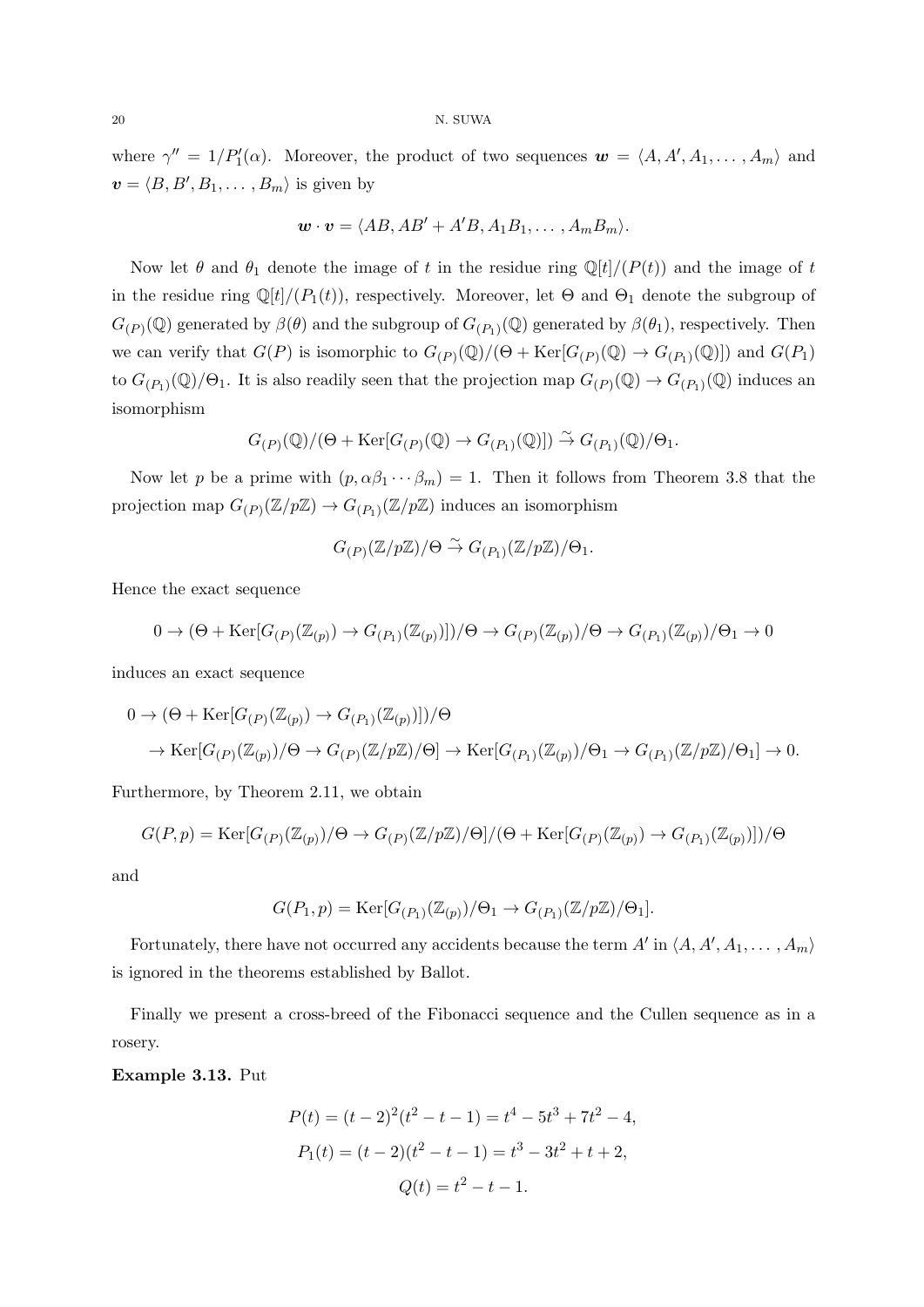Let  $(F_k)_{k\geq 0}$  denote the Fibonacci sequence, that is to say,  $(F_k)_{k\geq 0}$  is defined by the linear recurrence  $F_{k+2} = F_{k+1} + F_k$  with the initial terms  $F_0 = 0$ ,  $F_1 = 1$ . Then the Lucas sequence  $(\tilde{F}_k)_{k\geq 0}$  with the characteristic polynomial  $P(t)$  is given by

$$
\tilde{F}_k = k \cdot 2^{k-1} - 3 \cdot 2^k + F_{k+4}.
$$

Let  $\theta$  and  $\theta_Q$  denote the images of *t* in  $\mathbb{Z}[t]/(P(t))$  and in  $\mathbb{Z}[t]/(t^2 - t - 1)$ , respectively. The homomorphism of rings  $\xi : \mathbb{Z}[t]/(P(t)) \to \mathbb{Z}[\varepsilon] \times \mathbb{Z}[t]/(t^2 - t - 1)$  by  $\xi(\theta) = (2 + \varepsilon, \theta_Q)$ , and the homomorphism of group schemes  $\xi$  :  $G_{(P)} \otimes_{\mathbb{Z}} \mathbb{Z}[1/2] \to (\mathbb{G}_{a,\mathbb{Z}} \times G_Q) \otimes_{\mathbb{Z}} \mathbb{Z}[1/2]$  is given by  $\xi(\theta) = (1/2, \theta_Q/2)$ . Hence we obtain

$$
\Theta = \left\{ \left( \frac{k}{2}, \frac{\theta_Q^k}{2^k} \right) ; k \in \mathbb{Z} \right\} \subset \mathbb{Q} \times \mathbb{Q}^{\times}
$$

under the identification  $\xi$ :  $G_{(P)}(\mathbb{Q}) \stackrel{\sim}{\to} \mathbb{G}_a(\mathbb{Q}) \times G_Q(\mathbb{Q}) = \mathbb{Q} \times (\mathbb{Q}[t]/(t^2 - t - 1))^{\times}$ .

Put now

$$
\eta = \theta + P_1(\theta) = \theta + (\theta - 2)(\theta^2 - \theta - 1)
$$

and

$$
(\tilde{C}_k)_{k\geq 0}=\tilde{\omega}(\eta).
$$

Then we have

$$
\tilde{C}_k = \tilde{L}_{k+1} + 2^k = (k-4)2^k + F_{k+5}
$$

for  $k \geq 0$ . Furthermore, we have

$$
\xi(\eta)=\left(1,\frac{\theta_Q}{2}\right)
$$

in  $\mathbb{G}_a(\mathbb{Q}) \times G_Q(\mathbb{Q}) = \mathbb{Q} \times (\mathbb{Q}[t]/(t^2-t-1))^{\times}$ , which implies that  $\eta \notin \Theta \subset \mathbb{Q} \times (\mathbb{Q}[t]/(t^2-t-1))^{\times}$ . On the other hand, let *p* be a prime with  $(p, 10) = 1$ . Then we obtain

$$
\xi(\theta^{p^2-2}\eta) = \left(\frac{p^2}{2}, \frac{\theta_Q^{p^2-1}}{2^{p^2-1}}\right) \equiv (0,1) = \xi(1) \mod p,
$$

which implies that

$$
\tilde{C}_{p^2-2} \equiv \tilde{C}_{p^2-1} \equiv \tilde{C}_{p^2} \equiv 0 \mod p, \ \tilde{C}_{p^2+1} \equiv 1 \mod p.
$$

Furthermore, if  $p \equiv 1, 4 \mod 5$ , then we obtain

$$
\xi(\theta^{p-2}\eta) = \left(\frac{p}{2}, \frac{\theta^{p-1}_{Q}}{2^{p-1}}\right) \equiv (0,1) = \xi(1) \mod p,
$$

which implies that

$$
\tilde{C}_{p-2}\equiv \tilde{C}_{p-1}\equiv \tilde{C}_p\equiv 0\mod p,~\tilde{C}_{p+1}\equiv 1\mod p.
$$

## **References.**

[1] C. Ballot, Density of prime divisors of linear recurrences. Memoir of the A. M. S. 115 (1995)

[2] C. Ballot, Group structure and maximal division for cubic recursions with a double root. Pacific J. Math. 173 (1996) 337–355